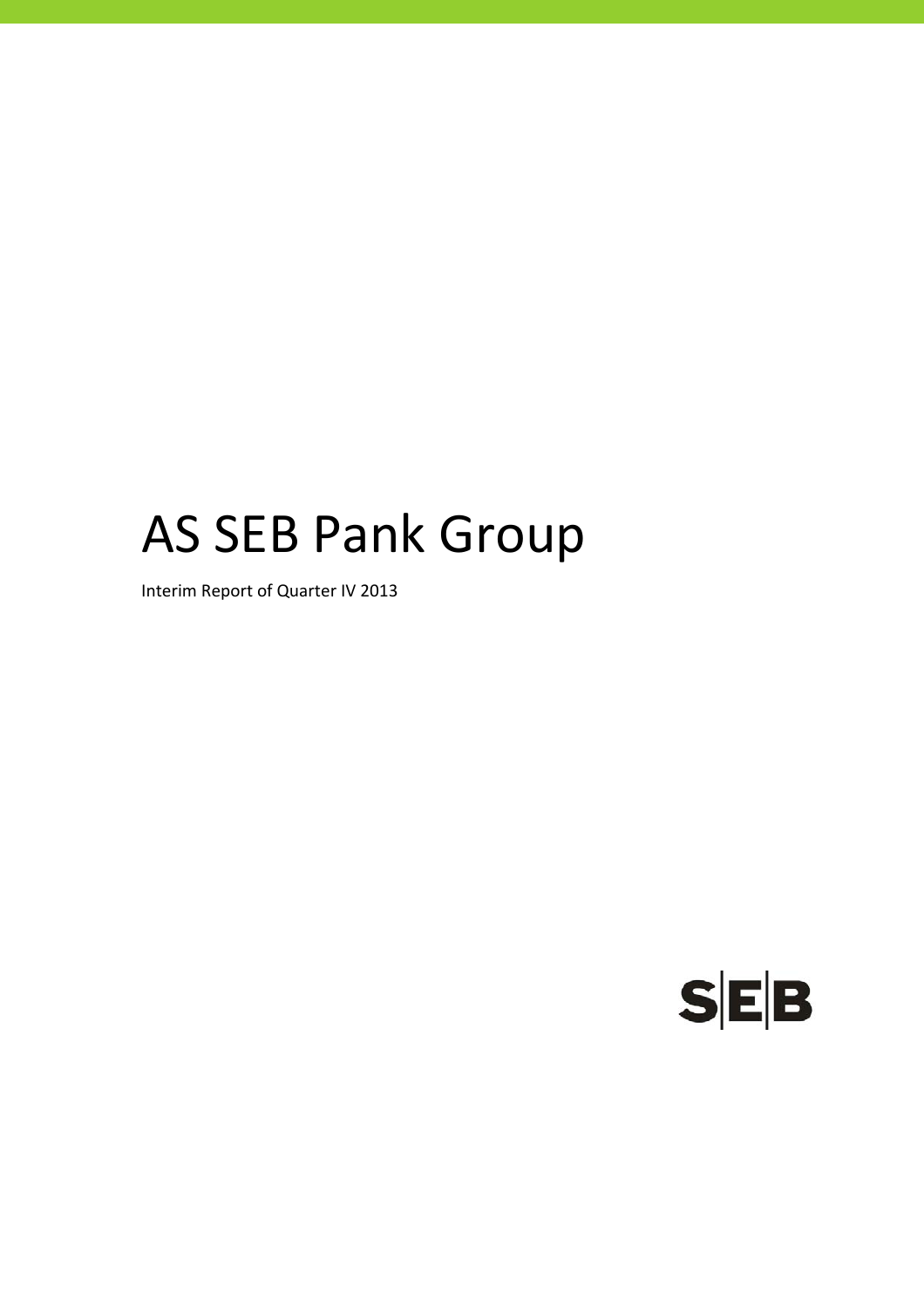#### **Contents** P.

|        |                                                                                                                | $\overline{2}$ |
|--------|----------------------------------------------------------------------------------------------------------------|----------------|
| I.     |                                                                                                                | 3              |
| 1.     |                                                                                                                | 3              |
| 2.     |                                                                                                                | 3              |
| П.     |                                                                                                                | 4              |
| 1.     | Credit institution's group as defined in Credit Institutions Law___________________________________            | 4              |
| 1.1.   |                                                                                                                | 4              |
| 1.2.   | Changes in the consolidated group during the accounting period and plans for year 2014                         | 4              |
| 1.3.   |                                                                                                                | 5              |
| 2.     |                                                                                                                | 5              |
| 3.     |                                                                                                                | 9              |
| 4.     |                                                                                                                |                |
| 5.     |                                                                                                                | 11             |
| Ш.     |                                                                                                                | 13             |
| 1.     | Consolidated income statement                                                                                  |                |
| 2.     | Consolidated statement of comprehensive income<br><u>[13]</u> 13                                               |                |
| 3.     |                                                                                                                |                |
| 4.     |                                                                                                                |                |
| 5.     |                                                                                                                |                |
| 6.     | Contingent assets and liabilities and commitments _______________________________                              | 17             |
|        |                                                                                                                | 18             |
|        |                                                                                                                |                |
| Note 3 |                                                                                                                |                |
| Note 4 |                                                                                                                |                |
|        |                                                                                                                |                |
|        |                                                                                                                |                |
|        |                                                                                                                |                |
|        |                                                                                                                |                |
|        |                                                                                                                |                |
|        |                                                                                                                |                |
|        | Note 11 Concentration of financial assets and liabilities by industry sector________________________________24 |                |
|        |                                                                                                                | 26             |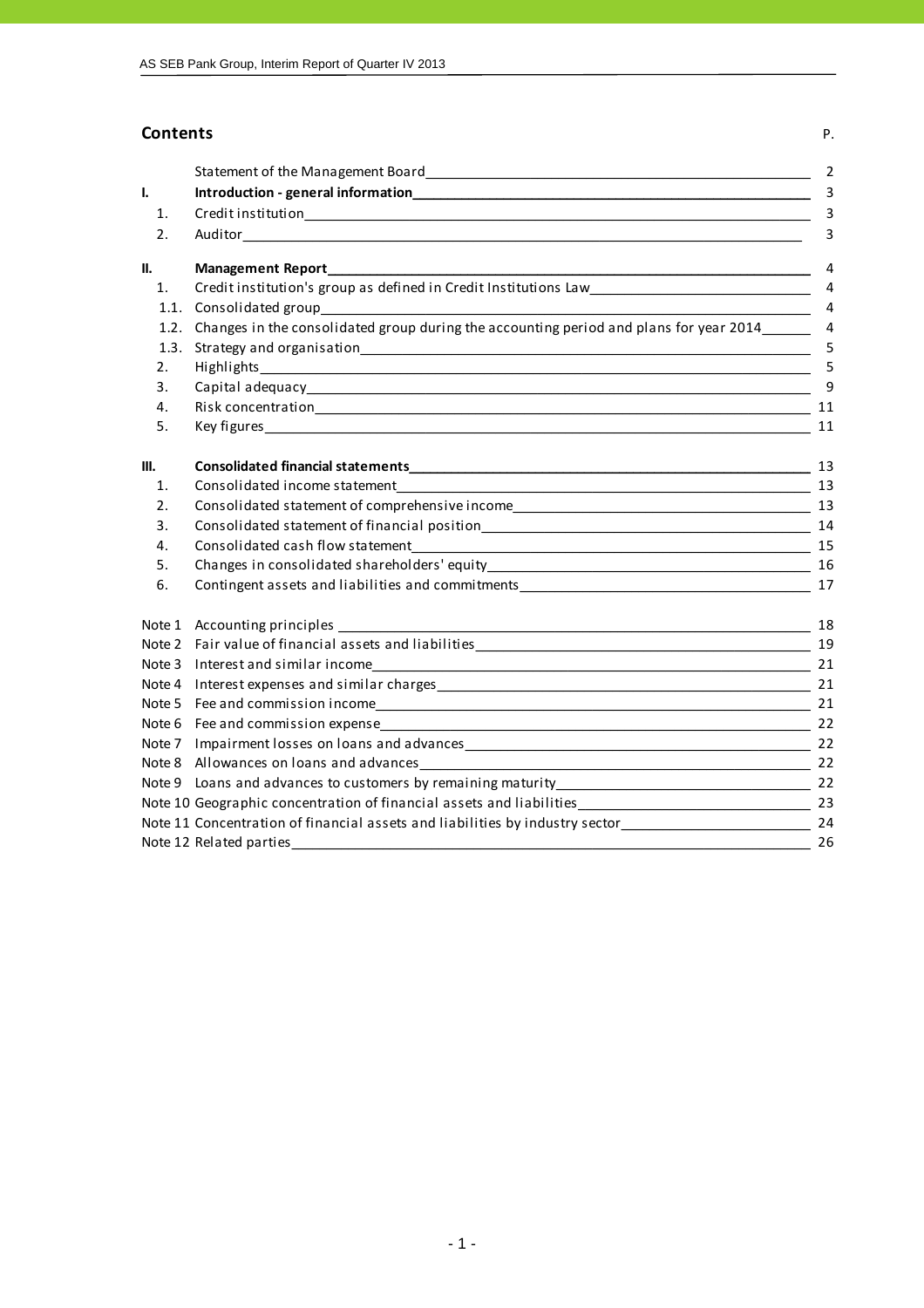#### **Statement of the Management Board**

Interim Report of Quarter IV 2013 consists of the following parts and reports: Introduction – general information Management Report Consolidated Financial Statements Notes

The financial and other additional information published in the Interim Report of Quarter IV 2013 is true and complete. Consolidated financial statements give a true and fair view of the actual financial position, results of operations and cash flows of the Group.

Consolidated financial statements have been compiled in accordance with the International Accounting Standard IAS 34 "Interim financial reporting" and in conformity with the requirements of Eesti Pank for publishing information. AS SEB Pank and subsidiaries of the consolidated group are assumed to be going concern.

Consolidated financial statements for the Quarter IV 2013 are not audited.

Riho Unt Chairman of the Management Board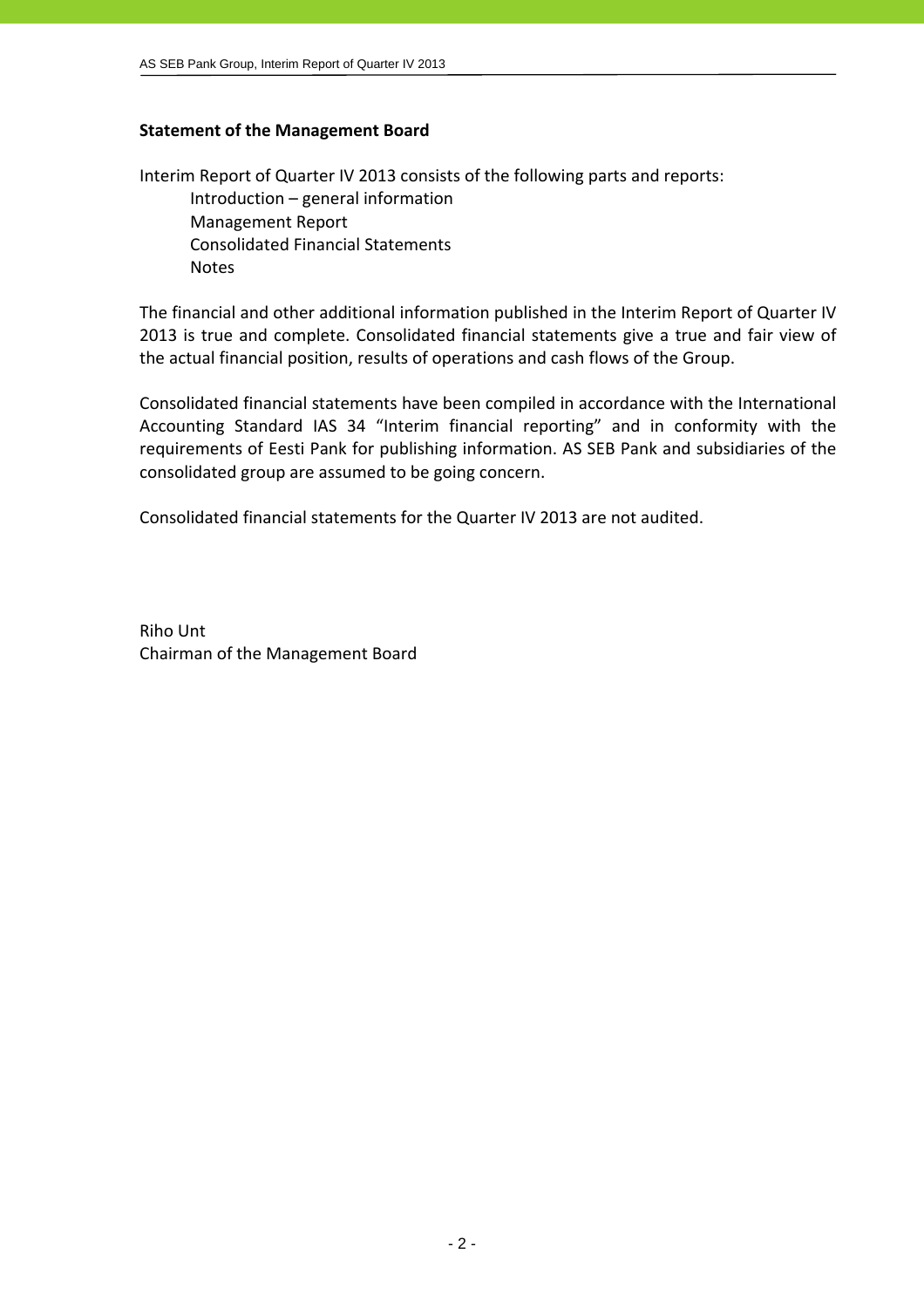#### **I. Introduction ‐ general information**

#### **1. Credit institution**

Company name AS SEB Pank Registered in Republic of Estonia Registry date 08.12.1995 Phone  $+372$  6 655 100 Fax +372 6 655 102 SWIFT EEUHEE2X e-mail info@seb.ee

Address Tornimäe Str. 2, Tallinn 15010, Estonia Registry code 10004252 (Estonian Commercial Register) Internet homepage http://www.seb.ee

# **2. Auditor**

Reporting date 31.12.2013

Audit company and all the AS PricewaterhouseCoopers Registry code 10142876 (Estonian Commercial Register) Address **Pärnu Str. 15, 10141 Tallinn, Estonia** 

Reporting period 01.01.2013 ‐ 31.12.2013 Reporting currency Euro (EUR), millions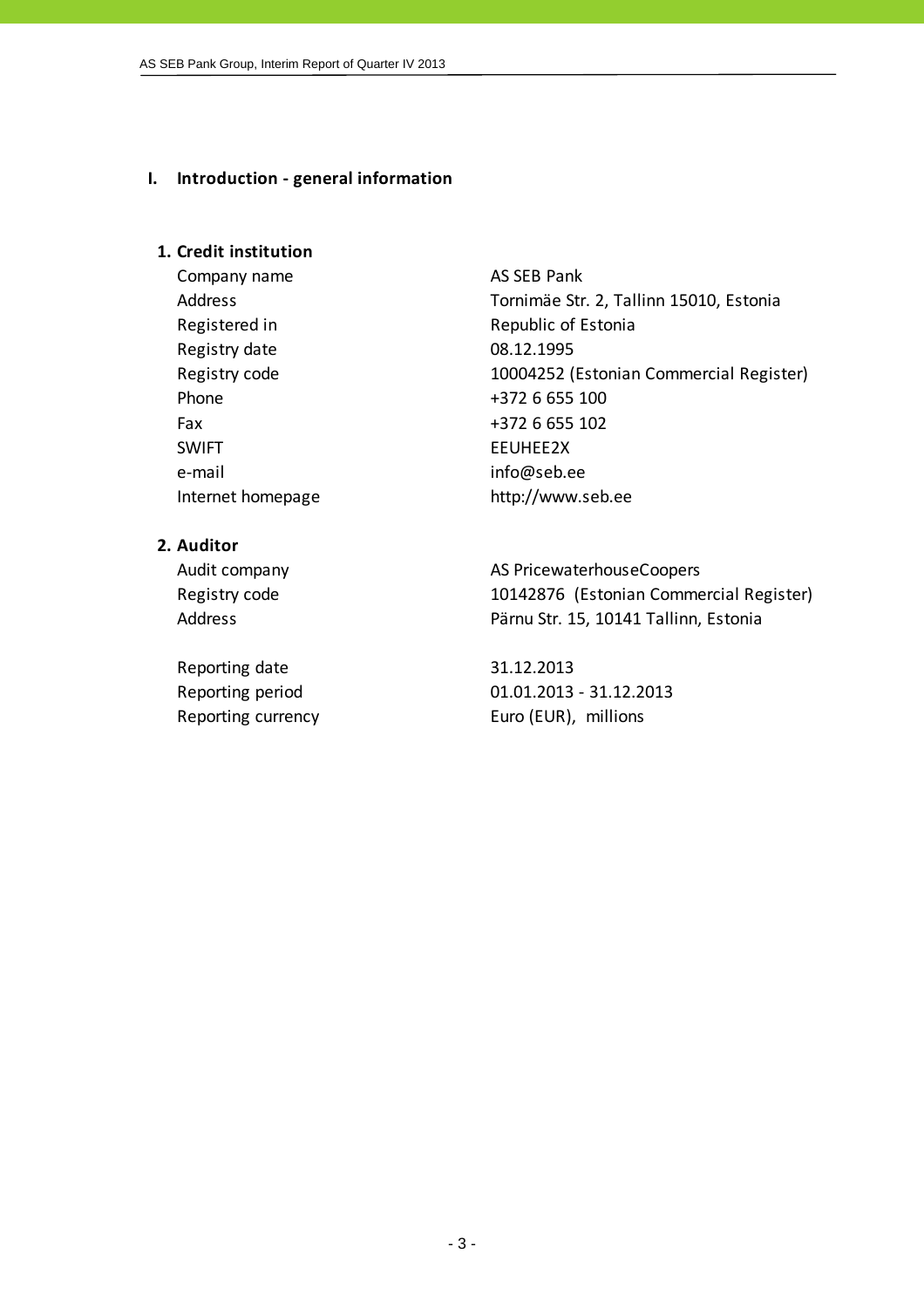#### **II. Management Report**

#### **1. Credit institution's group as defined in Credit Institutions Law**

### **1.1. Consolidated group**

| Company name                          | Registry<br>code | Reg. date | <b>Address</b>                                   | <b>Activity</b>        | Holding***<br>(%) | At an acqui-<br>sition cost<br>(EURmio) |
|---------------------------------------|------------------|-----------|--------------------------------------------------|------------------------|-------------------|-----------------------------------------|
| AS SEB Liising                        | 10281767         | 03.10.97  | Tallinn, Tornimäe 2                              | Leasing                | 100.0%            | 1.8                                     |
| AS Rentacar*                          | 10303546         | 20.10.97  | Haapsalu, Karja 27                               | Leasing                | 100.0%            | 0.0                                     |
| AS SEB Varahaldus                     | 10035169         | 22.05.96  | Tallinn, Tornimäe 2                              | Asset management       | 100.0%            | 2.7                                     |
| AS Sertifits eerimiskes kus **        | 10747013         | 27.03.01  | Tallinn, Pärnu mnt 141                           | Data communication     | 25.0%             | 1.0                                     |
| Tieto Estonia Services OÜ ** 11065244 |                  | 30.08.04  | Tallinn, Tammsaare tee 47 Information processing | and network management | 20.0%             | 0.0                                     |
|                                       |                  |           |                                                  |                        |                   | 5.5                                     |

All enterprises are registered in Estonian Commercial Register.

Parent company of the Group is AS SEB Pank, its activity is banking (information on page 3).

\* Consolidated subsidiary of AS SEB Liising

\*\* Associates

\*\*\* For all investments the percentage of holding equals to both, the holding from the number of shares as well as from the number of votes.

The "consolidated group" in the meaning of Credit Institutions Law in Estonia and the "Group" for IFRS consolidation purposes are identical.

Non‐profit association SEB Heategevusfond is an association, not belonging to the consolidation group, registered on 06.01.2006. The founders of the association are AS SEB Pank and AS SEB Elu- ja Pensionikindlustus. The association is aimed at raising and distributing funds for charitable cause to organisations, dealing with children, who have been deprived of parental care. Upon dissolution of the association, the assets remaining after satisfaction of the claims of creditors shall be transferred to a non‐profit association or foundation with similar objectives, entered to the list of associations subject to income tax incentive of the Government of the Estonian Republic, or a legal person in public law, state or local government.

Non‐profit association Spordiklubi United is an association, not belonging to the consolidation group, which started from September 2008. The association is founded by AS SEB Pank. The association is aimed at organising on hobby and competition level sport events and organising promotions for advertising of own and supporter´s activities. Upon dissolution of the association, the assets shall be transferred to a non‐profit association, foundation or other persons filling the objectives by articles in public interests.

# **1.2. Changes in the consolidated group during the accounting period and plans for year 2014**

No such events or trends have occurred by the time of publishing the report, which would affect the strategy of the group in 2014.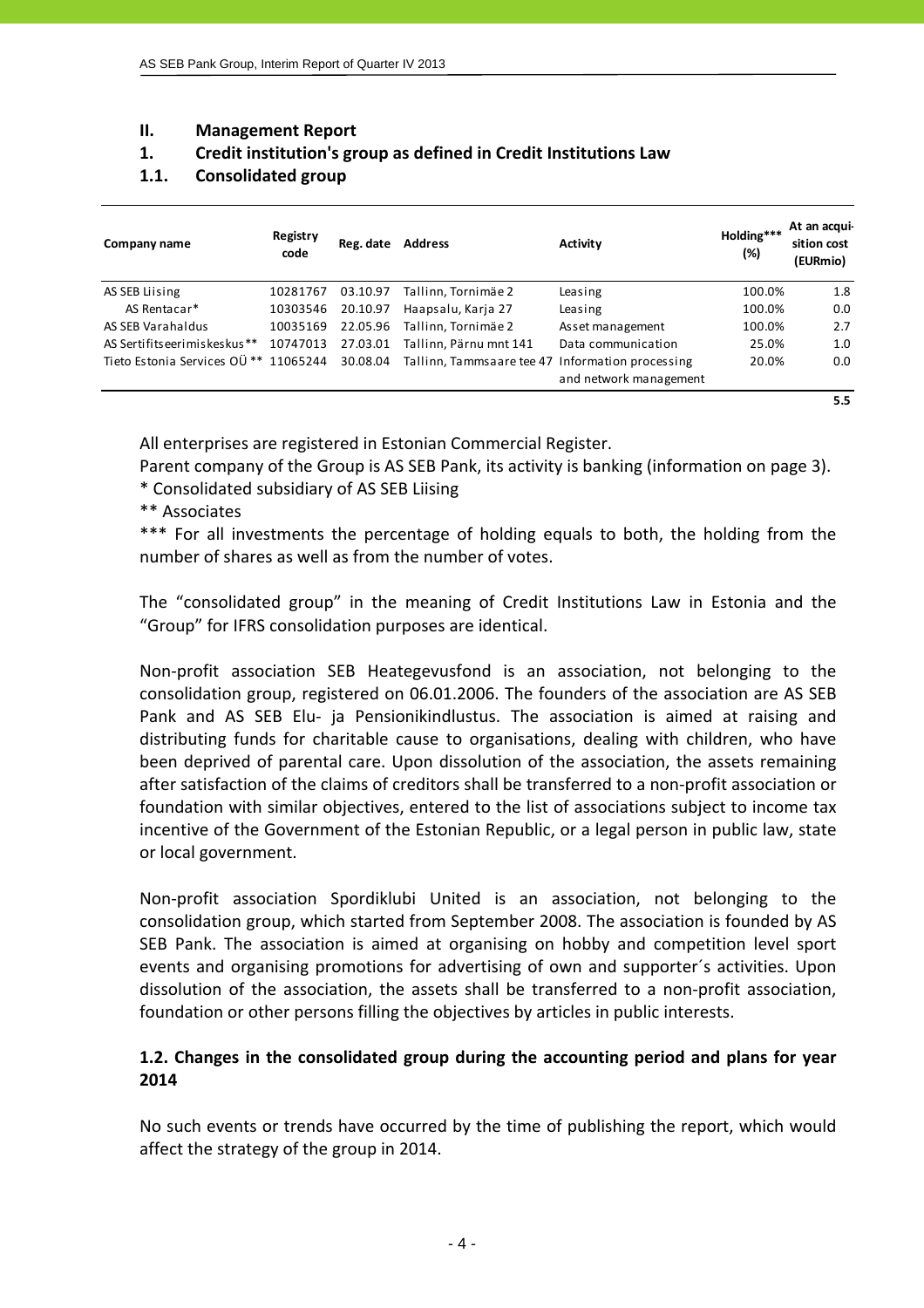#### **1.3. Strategy and organisation**

AS SEB Pank is owned 100% by its publicly listed parent, Skandinaviska Enskilda Banken AB, which is ultimate parent of SEB Group, the Nordic financial services provider with a celebrated history. SEB Group is a leading Nordic financial services group. As a bank focusing on client relationships, SEB in Sweden and the Baltic countries provides financial advice and a wide range of financial services. In Denmark, Finland, Norway and Germany, the Bank focuses on corporate and investment banking, providing a full service to both corporate and institutional clients. The international nature of SEB's business operations is confirmed by the fact that the Bank has offices in 20 countries worldwide. SEB Group employs approximately 16 000 staff.

Part of SEB Group, AS SEB Pank Group is an Estonian financial group that services private individuals, businesses and the public sector. AS SEB Pank is Estonia's leading universal bank. We are at the forefront in several areas, including cash flow management and asset management. AS SEB Pank serves as the centre of excellence for Eastern European operations in asset management at SEB Group.

Clients of SEB Pank Group, currently numbering 873 700 and counting, are served by 1 071 employees. Clients are served through a variety of channels, including 29 branches, 259 electronic Post Banks, 308 ATMs and 8120 POS terminals. There are more than 539 000 debit and credit cards in use. In addition, over 76% of our clients use our SEB Internet Bank or SEB Internet Bank services.

#### **2. Highlights**

#### Business clients

AS SEB Pank's portfolio of loans to companies grew 10 per cent in 2013, and the same level of growth is expected for the corporate loan and leasing portfolio also in 2014.

AS SEB Pank was involved in almost all of the major financing deals in 2013, the three most noteworthy being the 120 million euro bond issue by Tallink, the expansion of the Ülemiste Centre and the financing of the Starman takeover in Estonia.

It was also a busy year on the small and medium size enterprises (SMEs) market. All together, AS SEB Pank financed in 2013 more than 2 900 SME loan projects with approximately 226 million euros. SMEs showed increased activity in terms of expansion to markets abroad, since achieving a turnover of over 2 million euros r equires companies to have at least some export potential. There was significant improvement in the quality of loans, with the proportion of non‐performing loans dropping below 2 per cent, a level not seen since early 2008.

In September we launched, once again, the SME counselling project during which AS SEB Pank visited about 900 enterprises across Estonia over a period of two months in order to help them evaluate the impact of different future scenarios on their economic activities. Significant consulting in the SME sector was also one of the reasons why, in the third quarter, the international economic magazine Euromoney named AS SEB Pank the best bank of 2013 in Estonia.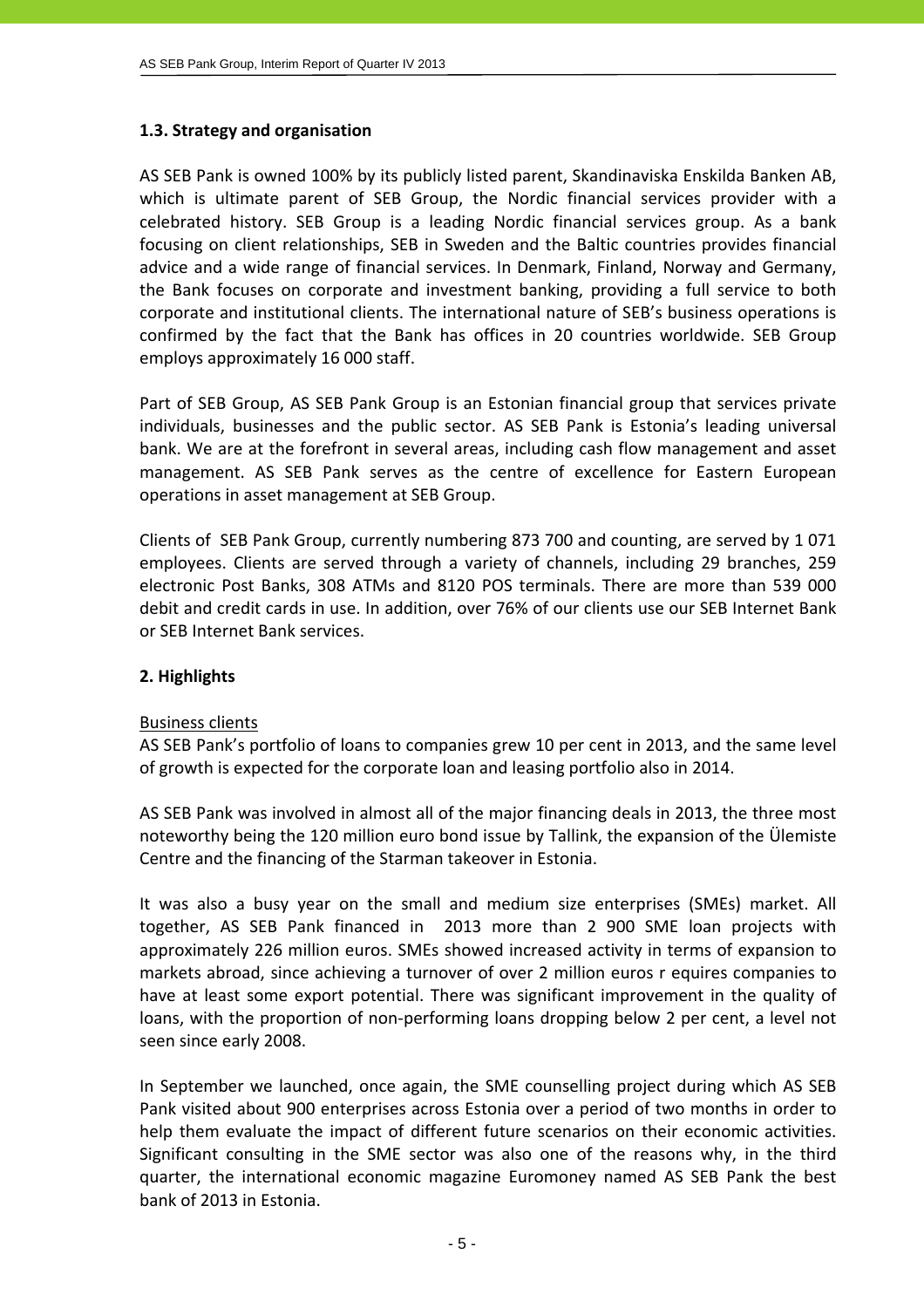New companies created in 2013 numbered 20 654. What is more important than the number of companies founded is the significant improvement in their quality. Whereas from 2008 to 2010 an average of 71 to 73 per cent of companies celebrated the first anniversary of their operations, 77 per cent of the companies created in recent years are more than surviving their first birthday.

In the last months of 2013, many enterprises were going through intense development because, as of February 2014, the payment solutions of enterprises have to meet new Pan– European standards.

#### Private clients

For the first time since 2008, the private client loan portfolio began to grow in 2013.

Compared to 2012, the volume of new home loans in 2013 was 33.5 percent higher. Of home loans, 70 per cent are taken out with loan repayment insurance. We expect the loan market for private persons to become more active by approximately 20 per cent in 2014, meaning that Estonia's residential property market will reach the levels of the first half of 2006.

Deposit growth has decreased from the 10 per cent of recent years to 5 per cent, a sign that the confidence of people has improved, resulting in an increased readiness to consume. Boosted by improved confidence, retail consumption increased 7 per cent last year.

In early 2013, AS SEB Pank launched a pilot project under which clients were provided with state‐of‐the‐art digital and paper‐free services at select bank branches. At a paper‐free branch, documents are signed digitally and then saved in the client's digital portal located in the Internet Bank. This results in significant savings in the everyday use of paper and makes the Bank greener. At the end of last year, AS SEB Pank already had six paper‐free offices across Estonia.

Last March, AS SEB Pank introduced an additional security programme, 3D secure, in order to protect its clients' card payments when they are making online purchases. First, SEB's MasterCard cards were incorporated into the programme.

The progress of m‐banking also exhibited stable growth. For an ever increasing number of clients, smart phones or tablet computers are becoming the primary means for organising their finances. Recognising the m‐banking trend and making use of the possibilities that it offered was another reason why the renowned economic magazine Euromoney named AS SEB Pank the best bank of 2013 in Estonia. In the second quarter of 2013, AS SEB Pank unveiled its new website, specifically tailored for easy reading via the mobile phone.

Increased card payments is another visible trend. If the average European makes about 75 card payments per year, Estonia's residents make 150 card payments per year, whereas in Finland and Sweden it is as many as 200 card payments per person. Estonians' payment preferences are becoming more similar to those in the Nordic countries, whilst our Southern neighbours are still moving towards the European average. Increased volumes allow better service fees to be offered, and Estonia is one of the few countries in Europe where the card payment cost for the merchant is 45 per cent lower than direct and hidden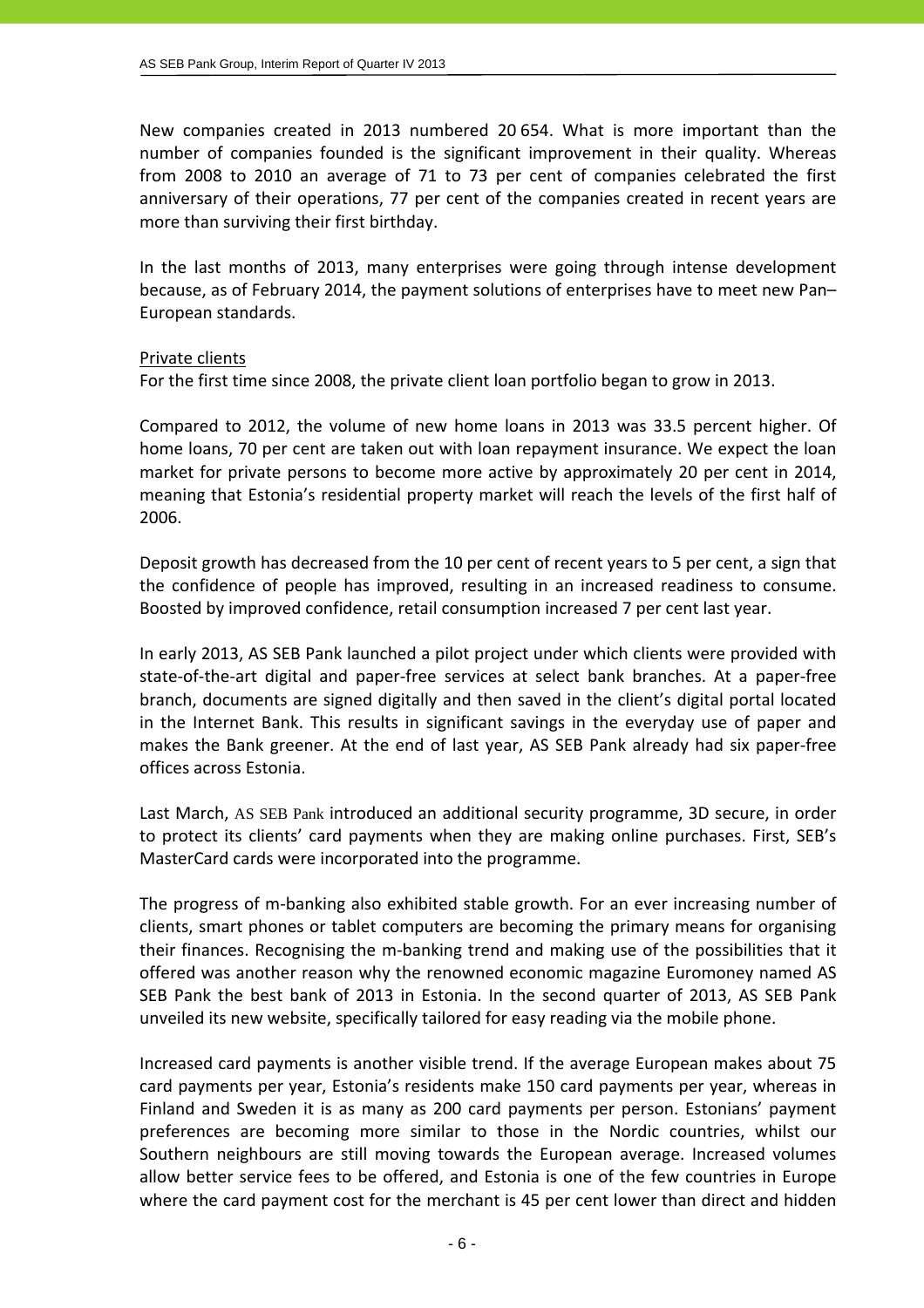cash-related costs. AS SEB Pank is working to make available the option of paying with a card at all merchants in order to reduce dependence on cash in certain regions.

#### **Organisation**

Last February, the Supervisory Board of AS SEB Pank appointed Inga Ruduša as the new Head of Financial Management and Operations and as Member of the Management Board. Inga has 17 years of experience with the Financial Management Division of SEB Latvia, where her area of responsibility included financial analysis and planning, reporting, project management and other functions. Inga's previous experience also includes working at the Ministry of Finance of the Republic of Latvia, where she was responsible for the planning of revenue for the state budget.

AS SEB Pank received several awards and recognitions in 2013:

- The renowned economic magazine Euromoney selected AS SEB Pank as the best bank in Estonia in 2013.
- The financial magazine Global Finance named AS SEB Pank the best trade finance bank in Estonia in 2013.
- The international finance magazine Euromoney named AS SEB Pank the best private banking provider to the most affluent segment in Estonia.
- The achievement of a Guinness record by AS SEB Pank's staff was picked as the best internal communications project of 2012.
- Last March, Estonia celebrated the traditional Good Service Month, and AS SEB Pank was the bank with the most commended service.
- According to the image and reputation ranking survey conducted by TNS Emor, AS SEB Pank held the high  $8<sup>th</sup>$  position among Estonian enterprises in 2013.
- At the Tallinn Enterprise Awards, AS SEB Pank was nominated as the Responsible Enterprise 2013.
- The City of Tallinn chose AS SEB Pank as the most child‐ and youth‐friendly company of 2013.

# Social responsibility and sponsorship

AS SEB Pank promoted financial education in 2013:

- AS SEB Pank participated in the Money Wisdom Day event organised by the Estonian Banking Association, during which 26 volunteers from AS SEB Pank visited Estonia's schools and delivered lectures on financial education.
- In the fourth quarter of 2013, AS SEB Pank's staff was actively involved in giving Money Wisdom lessons as part of the Adult Learners Week in almost all of Estonia's counties.

2013 saw AS SEB Pank promote recreational sport:

- In February 2013, AS SEB Pank was the Main Sponsor of Tartu Maraton, Estonia's largest cross‐country ski race with 8 500 participants.
- The  $31<sup>st</sup>$  SEB Tartu Jooksumaraton saw more than 4 000 people cross the finish line for the first time ever, and also the number of those finishing in children's races set a new record, up by 500.
- A record number of people, approximately 12 500 women, registered for the SEB May Run.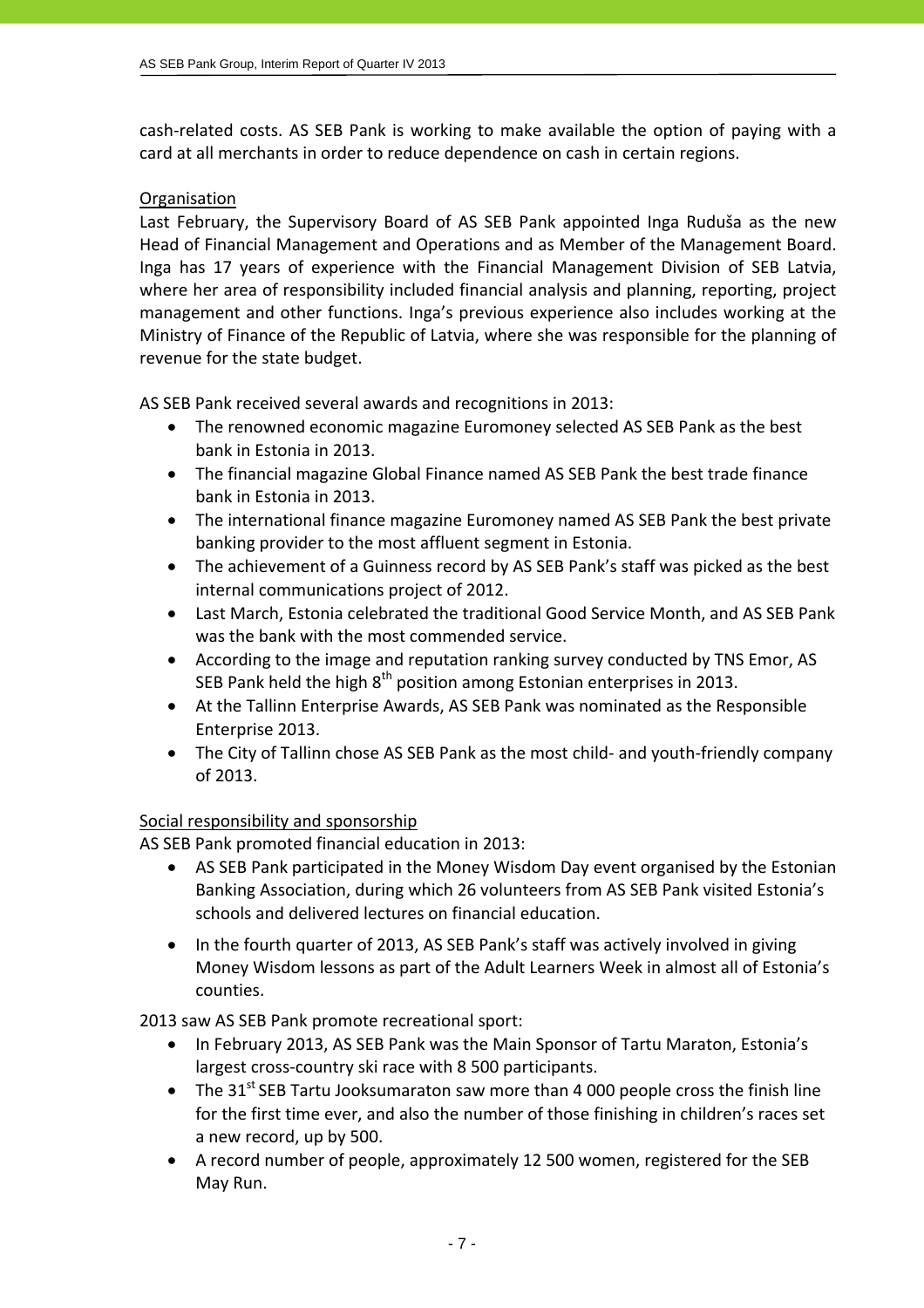- SEB Tallinn Marathon, the largest sports competition in the Baltic States, had more than 20 000 participants. SEB Tallinn Marathon is one of the world's 50 most prestigious marathons. In 2013, AS SEB Pank renewed its support for SEB Tallinn Marathon for another three years.
- The  $6^{th}$  SEB Tartu Rulluisumaraton had 1 352 participants.
- The  $15^{th}$  SEB Tartu Rattamaraton had 7 191 participants.
- With support from AS SEB Pank, the SEB Tallink Junior Open tennis tournament was held.

AS SEB Pank promoted entrepreneurship in 2013:

 AS SEB Pank supports Estonia's leading business plan competition Brain Hunt, designed to contribute to the creation of new knowledge‐based companies and boost the business skills of students and young scientists. 2013 saw the conclusion of the 6<sup>th</sup> season of the competition and the launch of its  $7<sup>th</sup>$ .

AS SEB Pank promoted culture in 2013:

 As Gold Sponsor of the Estonian National Opera, in 2013 AS SEB Pank provided the third audience awards for both male and female soloists as selected by visitors to the Opera. Five thousand people voted.

2013 saw AS SEB Pank promote the welfare of children without parental care:

 The SEB Charity Fund organised several events for children living in shelters. The most important project was the creation of the Young Mother scholarship to support the funding of studies by mothers who have become parents at a young age.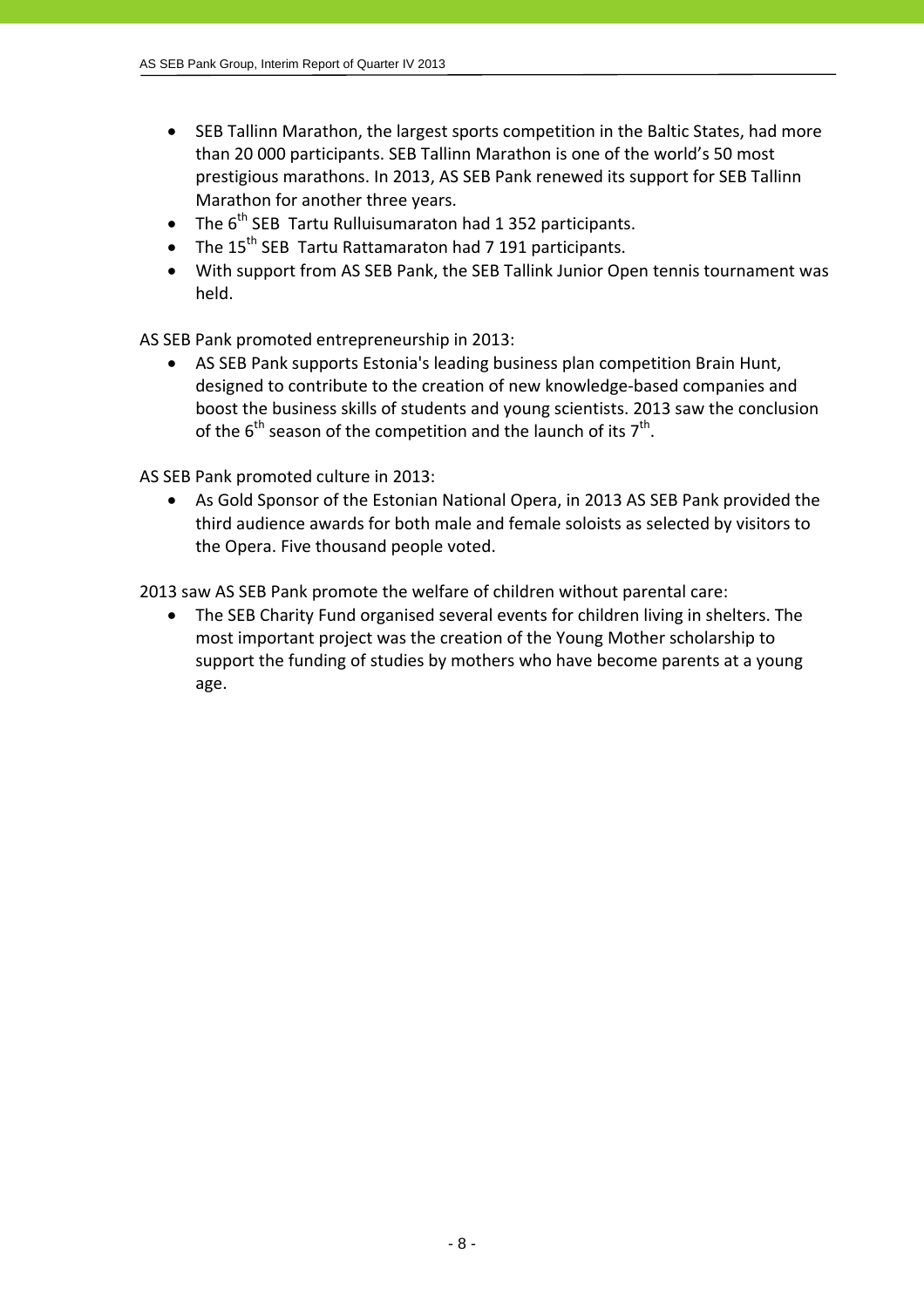# **3. Capital adequacy**

(millions of EUR)

| <b>CAPITAL BASE</b>                                                             | 31.12.13 | 31.12.12 |
|---------------------------------------------------------------------------------|----------|----------|
| Paid-in share capital                                                           | 42.5     | 42.5     |
| Premium                                                                         | 86.3     | 86.3     |
| General banking reserves                                                        | 19.4     | 19.4     |
| Retained earnings / loss                                                        | 553.7    | 482.4    |
| Unrealised profit for previous periods on shares of subsidiaries and associated |          |          |
| companies (negative)                                                            | $-0.1$   | $-0.1$   |
| Intangibles                                                                     | $-0.9$   | $-0.5$   |
| Audited profit for the period                                                   | 0.0      | 71.3     |
| Total primary own funds                                                         | 700.9    | 701.3    |
| Available for sale financial instruments                                        | 0.2      | 0.4      |
| Allowances and adjustments exceeding expected loss                              | 5.8      | 10.1     |
| Total supplementary own funds                                                   | 6.0      | 10.5     |
| <b>Total deductions</b>                                                         | 0.0      | 0.0      |
| Primary own funds after deductions                                              | 700.9    | 701.3    |
| Supplementary own funds after deductions                                        | 6.0      | 10.5     |
| Supplementary own funds included in calculation of capital adequacy             | 6.0      | 10.5     |
| Third level own funds included in calculation of capital adequacy               | 0.0      | 0.0      |
| Own funds included in calculation of capital adequacy                           | 706.9    | 711.8    |

| <b>CAPITAL REQUIREMENTS</b>                                                          | 31.12.13 | 31.12.12 |
|--------------------------------------------------------------------------------------|----------|----------|
| Municipalities and regions with standardised approach                                | 6.2      | 6.0      |
| State agencies, non-profit institutions and associations with standardised           |          |          |
| approach                                                                             | 0.2      | 0.1      |
| Retail claims with standardised approach                                             | 17.0     | 15.2     |
| Mortgage claims with standardised approach                                           | 0.1      | 0.1      |
| Overdue claims with standardised approach                                            | 0.5      | 0.9      |
| Shares of investment funds with standardised approach                                | 0.5      | 0.4      |
| Other assets with standardised approach                                              | 2.9      | 3.3      |
| Credit institutions, investment firms and municipalities with IRB                    | 6.0      | 5.1      |
| Other companies with IRB                                                             | 134.9    | 125.2    |
| Retail claims with IRB                                                               | 34.6     | 38.7     |
| Total capital requirements for covering the credit risk and counterparty credit risk | 202.9    | 195.0    |
| Capital requirement for covering interest position risk                              | 1.6      | 1.1      |
| Total market risk                                                                    | 1.6      | 1.1      |
| Capital requirement for covering AMA of operational risk                             | 9.7      | 11.4     |
| Capital requirements total                                                           | 214.2    | 207.5    |
|                                                                                      |          |          |
| Transition period floor of own funds if using IRB                                    | 330.3    | 303.1    |
| Capital requirements for calculating capital adequacy                                | 330.3    | 303.1    |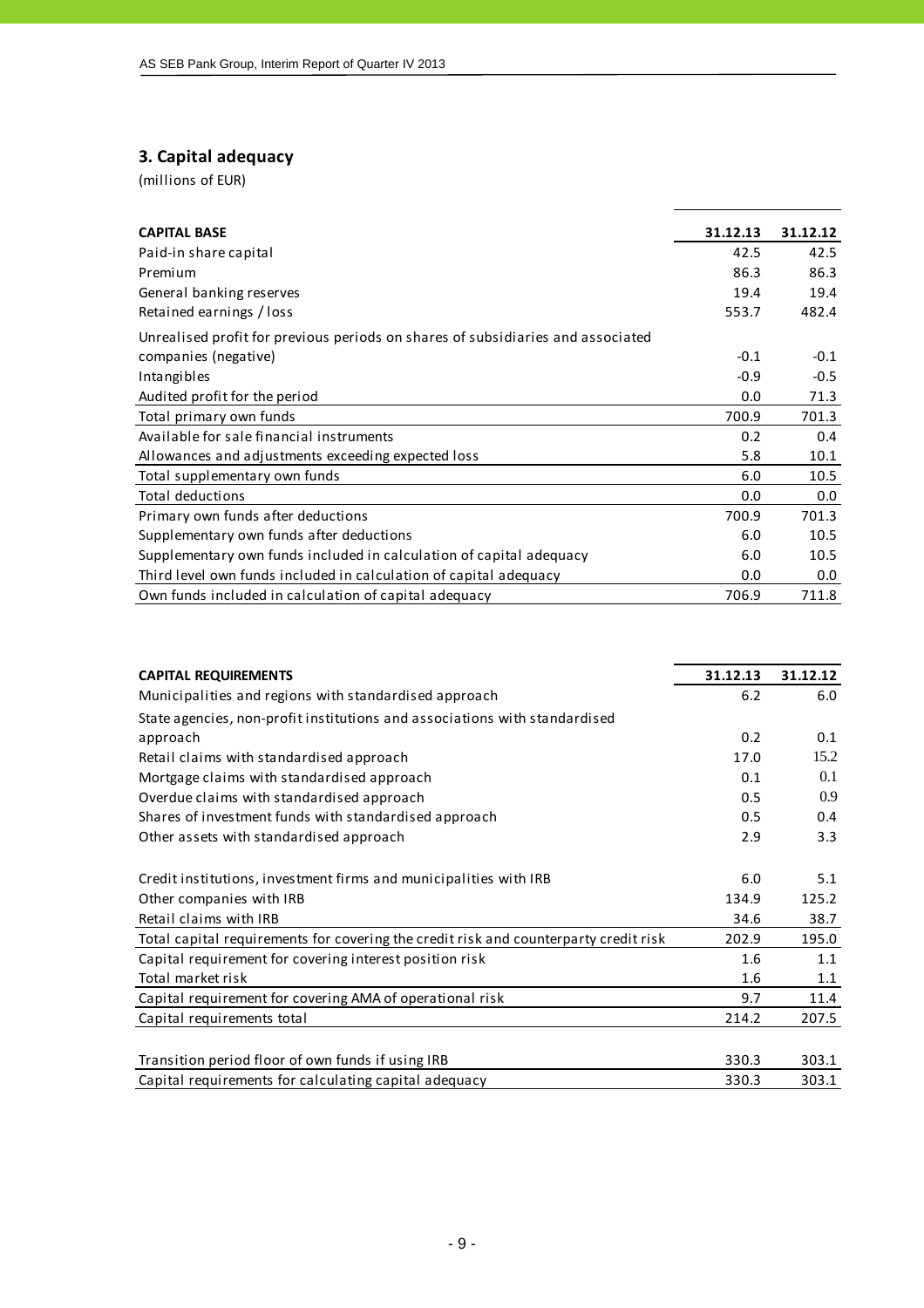#### **CAPITAL RATIOS**

|                         | 31.12.13 | 31.12.12 |
|-------------------------|----------|----------|
| Capital adequacy, %     | 21.40    | 23.49    |
| Tier 1 Capital Ratio, % | 21.22    | 23.14    |
| Tier 2 Capital Ratio, % | 0.18     | 0.35     |
|                         |          |          |

#### **MEMBERS OF CONSOLIDATION GROUP, INCLUDED TO CAPITAL ADEQUACY CALCULATION**

AS SEB Pank AS SEB Liising Group AS SEB Varahaldus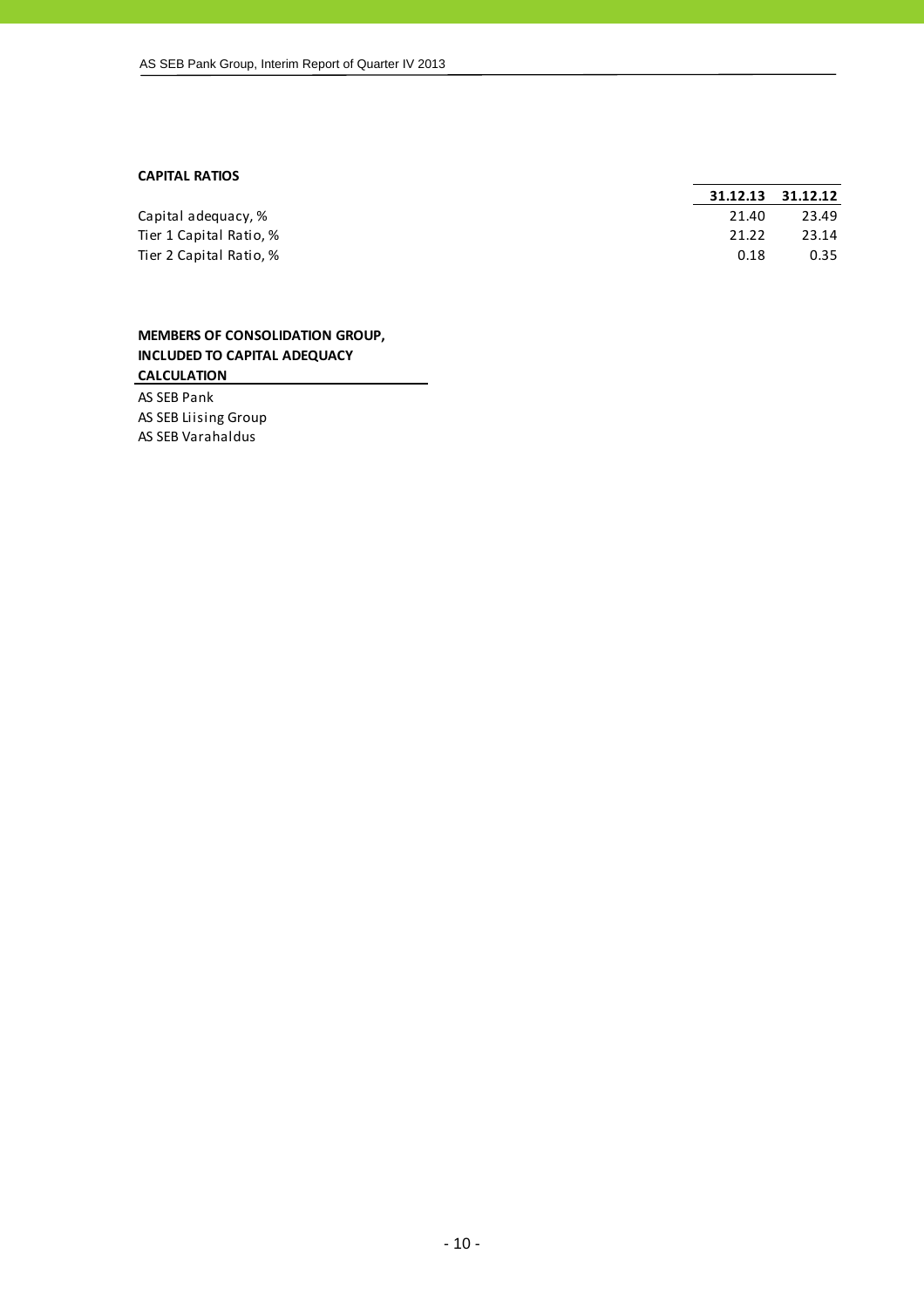#### **4. Risk concentration**

| (millions of EUR)                                                                                                       | 31.12.13 | 31.12.12 |
|-------------------------------------------------------------------------------------------------------------------------|----------|----------|
| Total claims against persons associated with the credit institution's<br>consolidation group                            | 1.2      | 1.0      |
| The share of claims of the persons associated with the credit institution's<br>consolidation group in net own funds, %, | 0.17     | 0.15     |
| Total of large exposure claims                                                                                          | 456.2    | 355.2    |
| The share of large exposure claims in net own funds, %                                                                  | 64.53    | 49.89    |
| Number of large exposure customers                                                                                      | 6        | 5        |

#### **5. Key figures**

| (millions of EUR)                       |          |          |
|-----------------------------------------|----------|----------|
|                                         | 31.12.13 | 31.12.12 |
| Net profit                              | 72.8     | 71.3     |
| Average equity                          | 738.7    | 666.6    |
| Return on equity (ROE), %               | 9.86     | 10.70    |
| Average assets                          | 4,313.0  | 4,143.5  |
| Return on assets (ROA), %               | 1.69     | 1.72     |
| Net interest income                     | 78.6     | 81.2     |
| Average interest earning assets         | 4,192.3  | 4,034.7  |
| Net interest margin (NIM), %            | 1.87     | 2.01     |
| Spread, %                               | 1.80     | 1.88     |
| Cost / Income ratio, %                  | 45.7     | 45.1     |
| Ratio of individually impaired loans, % | 0.79     | 1.39     |

#### **Explanations**

Return on equity (ROE) = Net profit/Average equity \* 100 Average equity = (Equity of current year end + Equity of previous year end)/2 Return on assets (ROA) = Net profit/Average assets \* 100 Average assets = (Assets of current year end + Assets of previous year end)/2 Cost of interest bearing liabilities = Interest expenses/Average interest bearing liabilities \*100 Cost/Income Ratio = Total Operating Expenses/Total Income \* 100 Spread = Yield on interest earning assets ‐ Cost of interest bearing liabilities Net interest margin (NIM) = Net interest income/Average interest earning assets \* 100 Yield on interest earning assets = Interest income/Average interest earning assets \*100

Ratio of individually impaired loans = Individually impaired loans/Loans to customers and credit institutions\* 100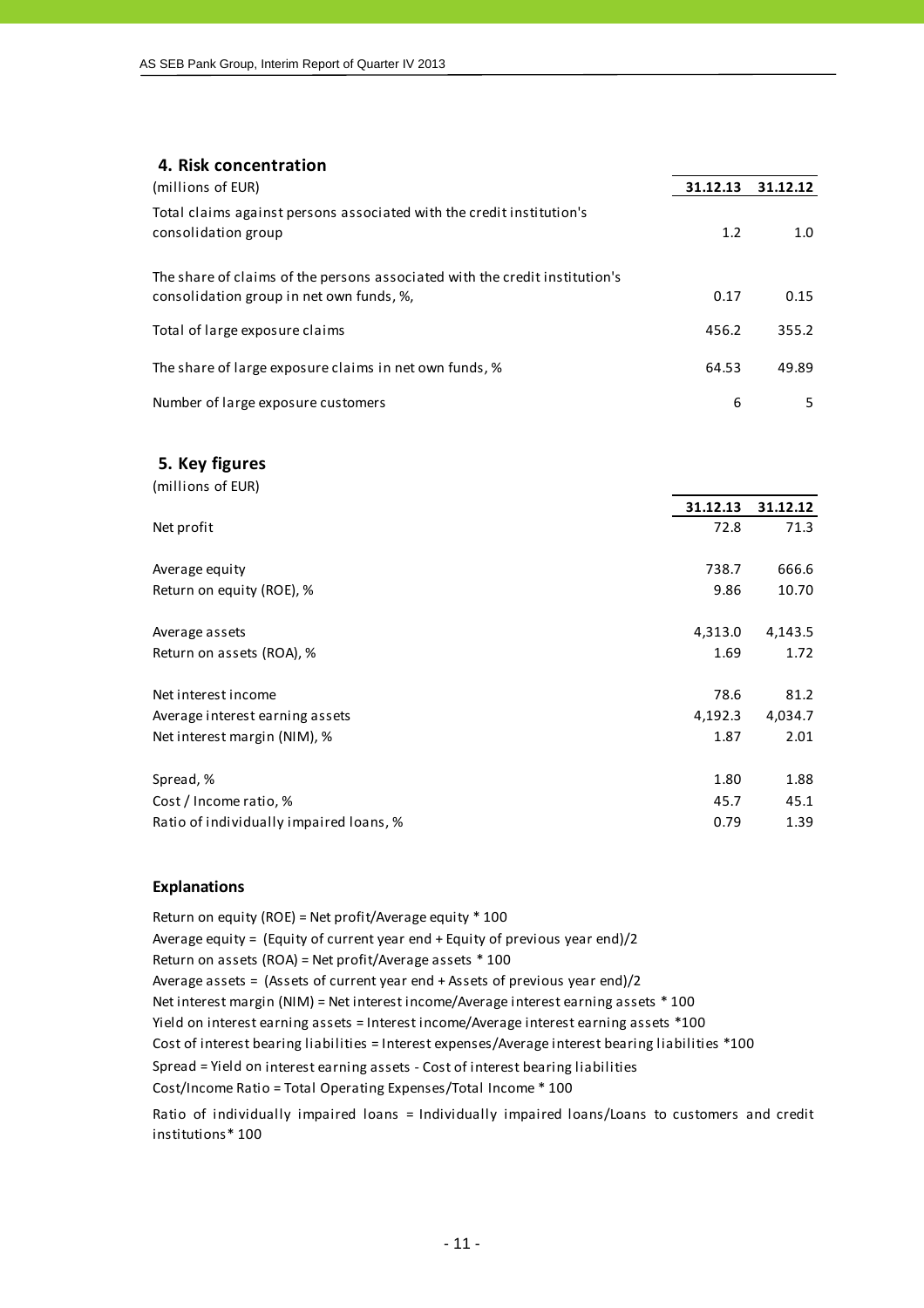#### **Interest earning assets:**

Balances with central bank Loans and advances to credit institutions Loans and advances to customers Debt securities and other fixed income securities

(all without accrued interests)

#### **Interest bearing liabilities:**

Due to credit institutions Due to customers Loan funds Subordinated loans (all without accrued interests)

#### **Total Operating Expenses:**

Personnel expenses Other expenses Depreciation, amortisation and impairment of tangible and intangible assets

#### **Total Income:**

Net interest income Net fee and commission income Net income from foreign exchange Gains less losses from financial assets at fair value through profit or loss Income from dividends Gains less losses from investment securities Share of profit of associates Other income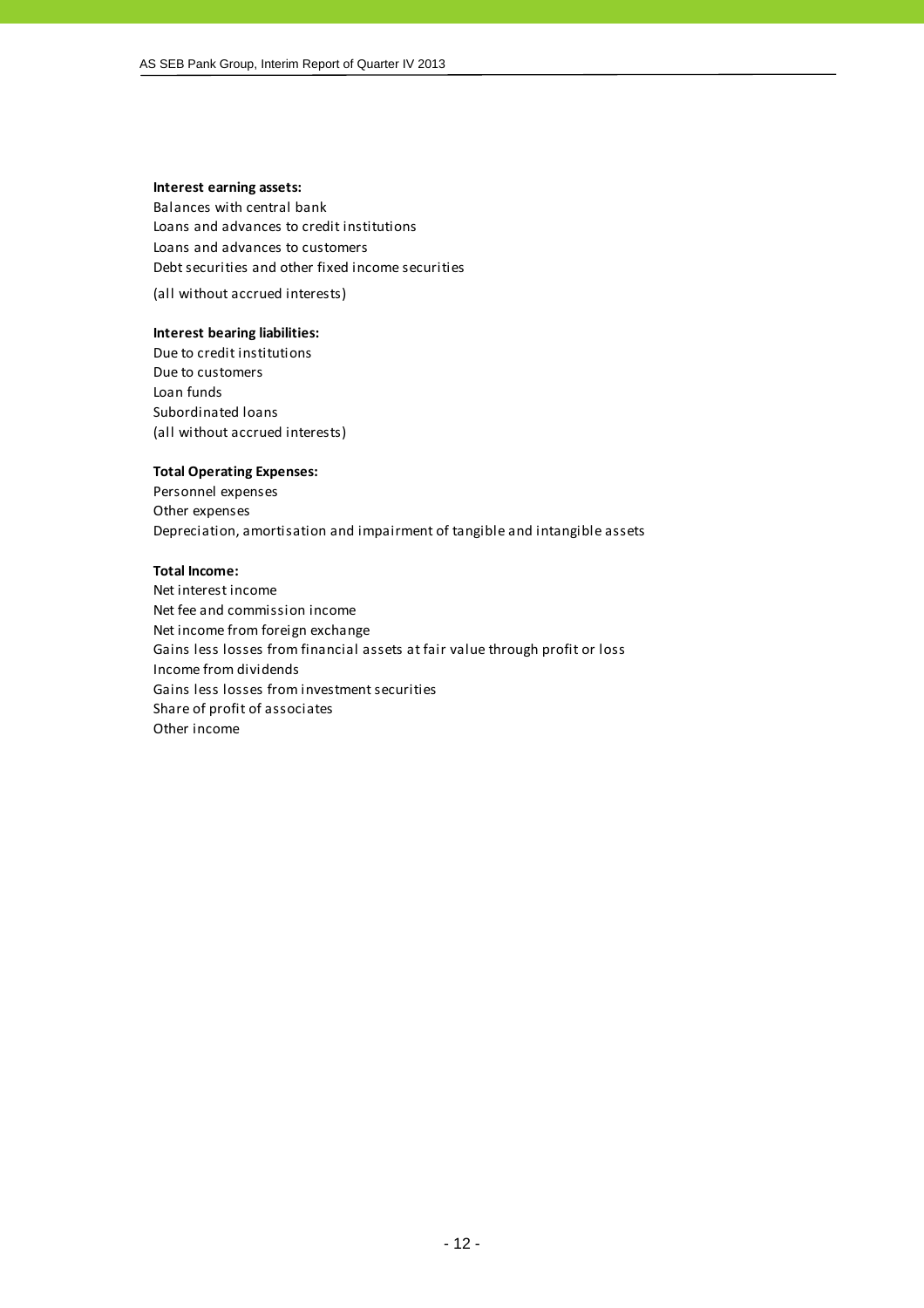#### **III. Consolidated financial statements**

#### **1. Consolidated income statement**

(millions of EUR)

|                                                           |                | 2013           |        | 2012          |        |
|-----------------------------------------------------------|----------------|----------------|--------|---------------|--------|
|                                                           |                | Note 12 months |        | QIV 12 months | QIV    |
| Interest and similar income                               | 3              | 93.8           | 24.2   | 109.7         | 22.6   |
| Interest expenses and similar charges                     | 4              | $-15.2$        | $-3.5$ | $-28.5$       | $-5.0$ |
| Net Interest Income                                       |                | 78.6           | 20.7   | 81.2          | 17.6   |
| Fee and commission income                                 | 5              | 54.7           | 14.4   | 51.8          | 13.7   |
| Fee and commission expense                                | 6              | $-14.9$        | $-4.0$ | $-14.7$       | $-3.9$ |
| Net fee and commission income                             |                | 39.8           | 10.4   | 37.1          | 9.8    |
| Net income from foreign exchange                          |                | 4.4            | 1.1    | 4.8           | 1.2    |
| Gains less losses from financial assets at fair value     |                |                |        |               |        |
| through profit or loss                                    |                | 2.8            | 0.8    | 2.5           | 0.4    |
| Gains less losses from investment securities              |                | 0.5            | 0.0    | $-0.1$        | $-0.1$ |
| Share of profit of associates                             |                | 0.2            | 0.0    | 0.2           | 0.1    |
| Other income                                              |                | 0.9            | 0.2    | 0.6           | 0.1    |
| Personnel expenses                                        |                | $-32.9$        | $-8.6$ | $-33.6$       | $-8.4$ |
| Other expenses                                            |                | $-21.3$        | $-6.2$ | $-20.1$       | $-5.2$ |
| Depreciation, amortisation and impairment of tangible and |                |                |        |               |        |
| intangible assets                                         |                | $-3.9$         | $-1.3$ | $-3.2$        | $-0.8$ |
| Profit before impairment losses on loans and advances     |                | 69.1           | 17.1   | 69.4          | 14.7   |
| Impairment losses on loans and advances                   | $\overline{7}$ | 3.7            | 0.9    | 1.9           | 0.4    |
| Profit before income tax                                  |                | 72.8           | 18.0   | 71.3          | 15.1   |
| Income tax                                                |                | 0.0            | 0.0    | 0.0           | 0.0    |
| Net profit                                                |                | 72.8           | 18.0   | 71.3          | 15.1   |
| Profit attributable to the sole equity holder             |                | 72.8           | 18.0   | 71.3          | 15.1   |

# **2. Consolidated statement of comprehensive income**

|                                                                      | 2013      |      | 2012          |               |
|----------------------------------------------------------------------|-----------|------|---------------|---------------|
|                                                                      | 12 months |      | QIV 12 months | QIV           |
| Net profit                                                           | 72.8      | 18.0 | 71.3          | 15.1          |
| Other comprehensive income/expense                                   |           |      |               |               |
| Items that may subsequently be reclassified to the income statement: |           |      |               |               |
| Revaluation of available-for-sale financial assets                   | $-0.5$    | 0.0  | 0.6           | $0.2^{\circ}$ |
| Total other comprehensive income/expense                             | $-0.5$    | 0.0  | 0.6           | 0.2           |
| Total comprehensive income                                           | 72.3      | 18.0 | 71.9          | 15.3          |
| Sole equity holder of the parent entity (total)                      | 72.3      | 18.0 | 71.9          | 15.3          |
| -Total comprehensive income from continued operations                | 72.3      | 18.0 | 71.9          | 15.3          |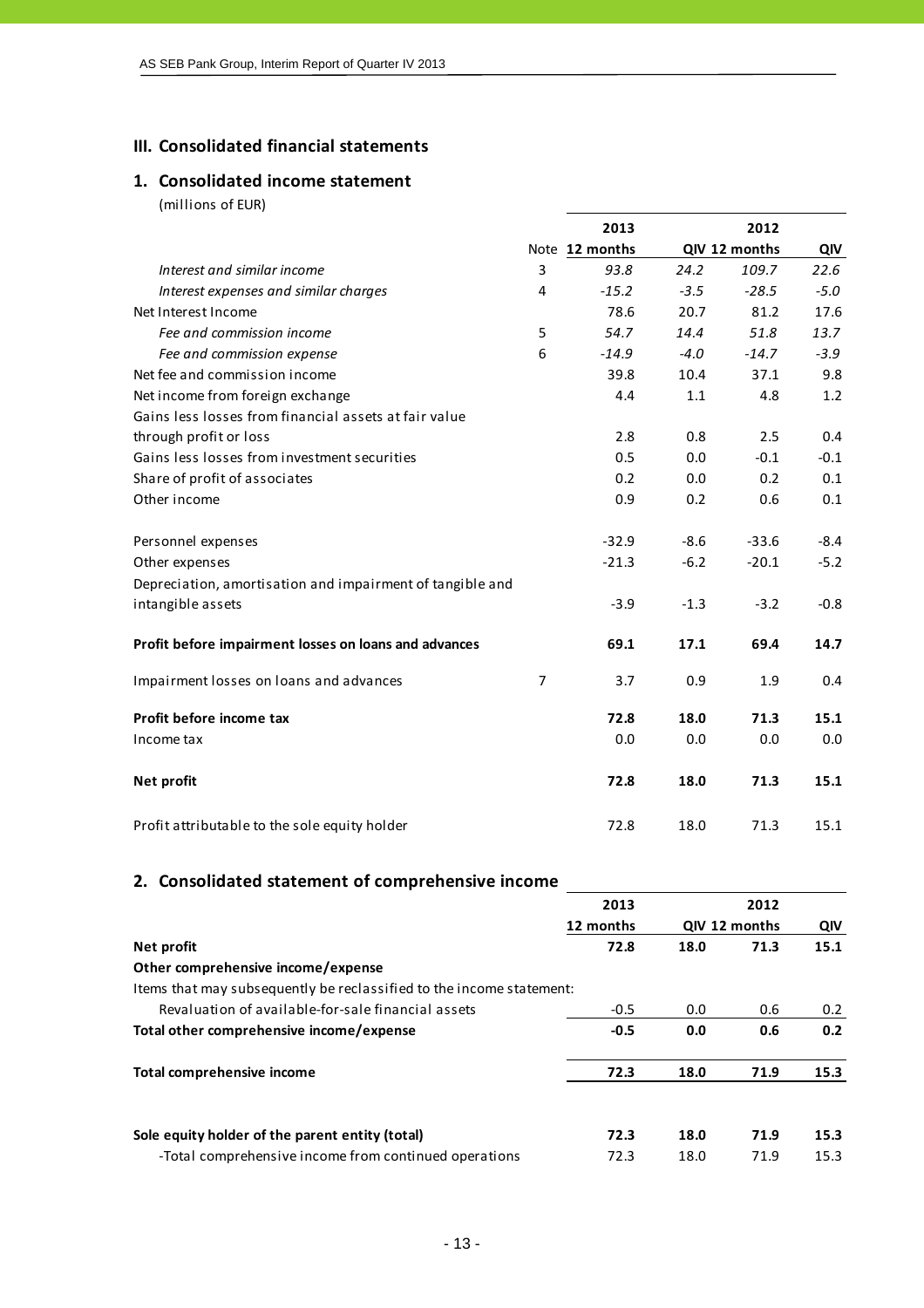# **3. Consolidated statement of financial position**

(millions of EUR)

|                                                                     | 31.12.13 | 31.12.12 |
|---------------------------------------------------------------------|----------|----------|
| <b>ASSETS</b>                                                       |          |          |
| Cash                                                                | 44.9     | 46.6     |
| Balances with central bank                                          | 70.0     | 191.0    |
| Loans and advances to credit institutions                           | 343.3    | 291.4    |
| Loans and advances to customers                                     | 3,813.1  | 3,585.3  |
| Financial assets held for trading                                   | 23.4     | 21.4     |
| Financial assets designated at fair value through profit or loss at |          |          |
| inception                                                           | 97.1     | 0.0      |
| Available-for-sale financial assets                                 | 4.6      | 5.3      |
| Other assets                                                        | 37.3     | 31.7     |
| Investments in associates                                           | 0.8      | 0.6      |
| Intangible assets                                                   | 0.9      | 0.5      |
| Property, plant and equipment                                       | 7.5      | 9.2      |
| <b>TOTAL ASSETS</b>                                                 | 4.442.9  | 4,183.0  |

#### **LIABILITIES AND SHAREHOLDERS' EQUITY**

| Due to credit institutions                                 | 846.6   | 748.2   |
|------------------------------------------------------------|---------|---------|
| Due to customers                                           | 2,724.0 | 2,634.7 |
| Other liabilities                                          | 76.2    | 73.7    |
| Financial liabilities at fair value through profit or loss | 21.5    | 21.7    |
| Provisions                                                 | 0.0     | 1.9     |
| <b>Total Liabilities</b>                                   | 3,668.3 | 3,480.2 |
|                                                            |         |         |
| Share capital                                              | 42.5    | 42.5    |
| Share premium                                              | 86.3    | 86.3    |
| Other reserves                                             | 19.8    | 20.3    |
| Retained earnings                                          | 626.0   | 553.7   |
| Total shareholders' equity                                 | 774.6   | 702.8   |
| <b>TOTAL LIABILITIES AND SHAREHOLDERS' EQUITY</b>          | 4.442.9 | 4.183.0 |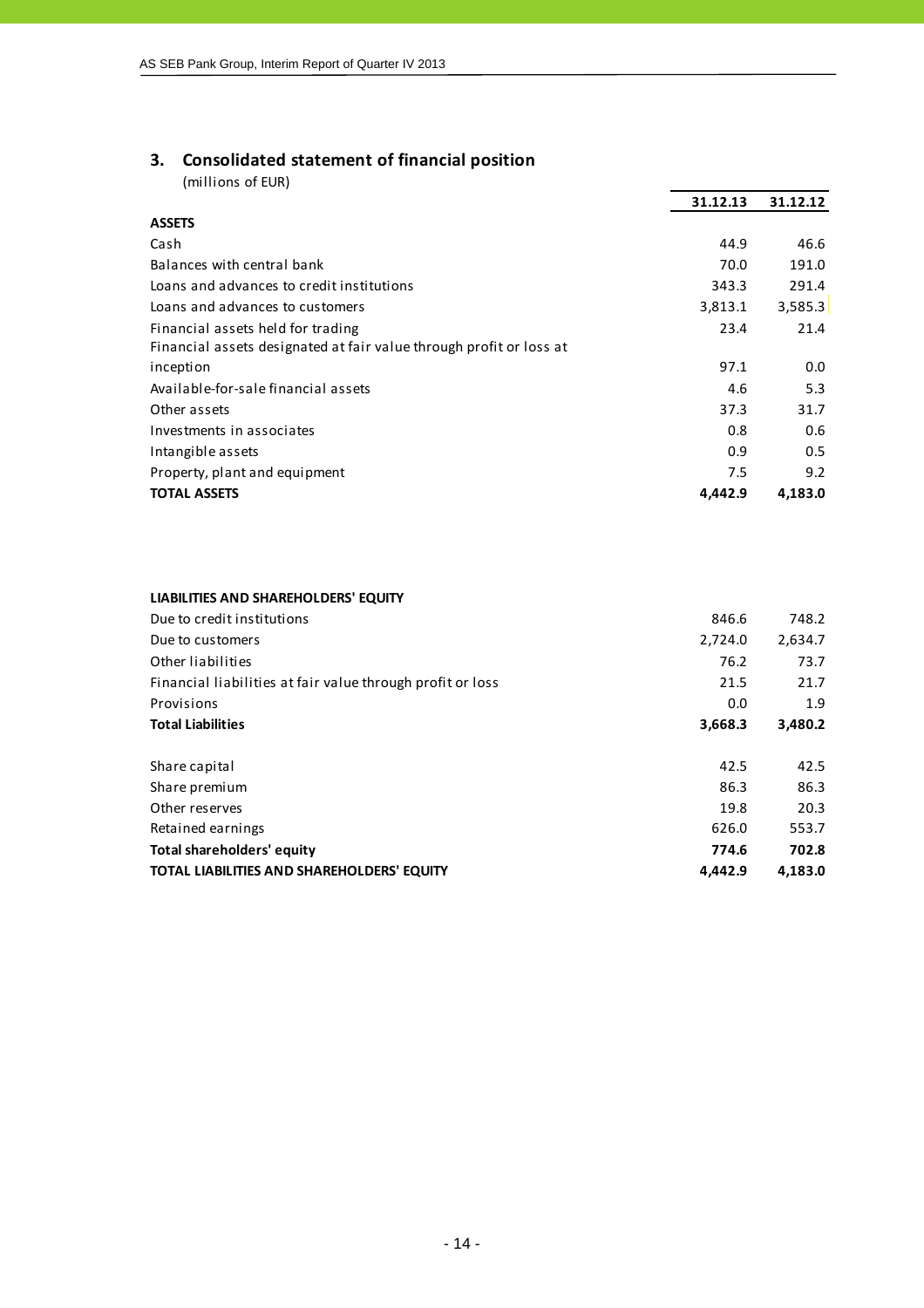#### **4. Consolidated cash flow statement**

(millions of EUR)

|                                                                                 | 2013      | 2012      |
|---------------------------------------------------------------------------------|-----------|-----------|
|                                                                                 | 12 months | 12 months |
| I. Cash flows from operating activities                                         |           |           |
| Interest received                                                               | 93.7      | 112.9     |
| Interest paid                                                                   | $-17.2$   | $-33.5$   |
| Fee and commission received                                                     | 54.7      | 51.8      |
| Fee and commission paid                                                         | $-14.9$   | $-14.7$   |
| Net trading income and other operating income                                   | 7.7       | 5.8       |
| Personnel expenses and other operating expenses                                 | $-53.5$   | $-51.0$   |
| Cash flows from operating activities before changes in the operating assets and |           |           |
| <b>liabilities</b>                                                              | 70.5      | 71.3      |
| Changes in operating assets:                                                    |           |           |
| Loans and advances to credit institutions and mandatory reserve in central bank | 180.5     | 171.9     |
| Loans and advances to customers                                                 | $-224.8$  | $-45.5$   |
| Other assets                                                                    | 2.9       | $-7.8$    |
| <b>Changes of operating liabilities:</b>                                        |           |           |
| Due to credit institutions                                                      | 100.2     | $-178.4$  |
| Due to customers                                                                | 90.9      | 239.2     |
| Other liabilities                                                               | $-1.0$    | 0.7       |
| Cash flow from (used in) operating activities                                   | 219.2     | 251.4     |
| II. Cash flows from investing activities                                        |           |           |
| Net increase-/decrease+ of investment portfolio securities                      | 0.7       | 0.6       |
| Purchase of investment properties, tangible and intangible assets               | $-2.6$    | $-5.0$    |
| Cash flow from (used in) investing activities                                   | $-1.9$    | $-4.4$    |
| III. Cash flows from financing activities                                       |           |           |
| Repayments of subordinated loans                                                | 0.0       | $-50.0$   |
| Cash used in financing activities                                               | 0.0       | $-50.0$   |
| Net decrease/increase in cash and cash equivalents                              | 217.3     | 197.0     |
| Cash and cash equivalents at the beginning of period                            | 284.3     | 87.3      |
| Effect of exchange rate changes on cash and cash equivalents                    | 0.0       | 0.0       |
| Cash and cash equivalents at the end of period                                  | 501.6     | 284.3     |

| Cash and cash equivalents includes:                      | 31.12.13 | 31.12.12 |
|----------------------------------------------------------|----------|----------|
| Cash on hand                                             | 44.9     | 46.6     |
| Balances with the central bank without mandatory reserve | 40.7     | 166.1    |
| Liquid deposits in other credit institutions             | 316.0    | 71.5     |
| Trading portfolio and liquidity securities               | 100.0    | 0.1      |
|                                                          | 501.6    | 284.3    |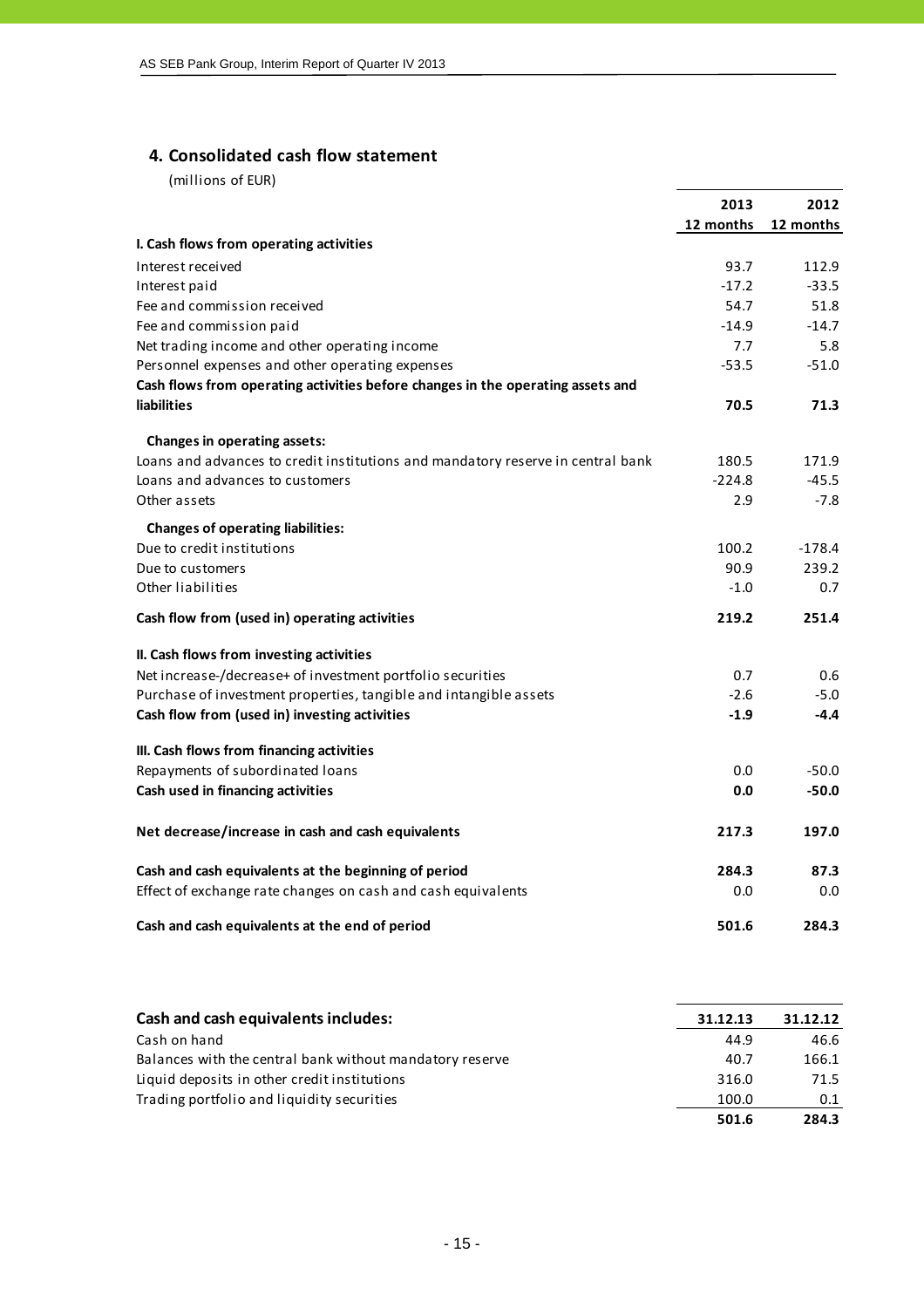# **5. Changes in consolidated shareholders' equity**

(millions of EUR)

|                                                                                     |               |              |                 |                 | <b>Total</b>  |
|-------------------------------------------------------------------------------------|---------------|--------------|-----------------|-----------------|---------------|
|                                                                                     |               | <b>Share</b> |                 | <b>Retained</b> | shareholders' |
|                                                                                     | Share capital | premium      | <b>Reserves</b> | profit          | equity        |
| Year beginning 01.01.2012                                                           | 42.5          | 86.1         | 19.8            | 481.9           | 630.3         |
| Statutory reserve                                                                   | 0.0           | 0.0          | $-0.1$          | 0.1             | 0.0           |
| Other                                                                               | 0.0           | 0.2          | 0.0             | 0.4             | 0.6           |
| Net profit                                                                          | 0.0           | 0.0          | 0.0             | 71.3            | 71.3          |
| Other comprehensive income:<br>Net change in available-for-sale<br>financial assets |               |              |                 |                 |               |
|                                                                                     | 0.0           | 0.0          | 0.6             | 0.0             | 0.6           |
| Total other comprehensive income                                                    | 0.0           | 0.0          | 0.6             | 0.0             | 0.6           |
| <b>Total comprehensive income</b>                                                   | 0.0           | 0.0          | 0.6             | 71.3            | 71.9          |
| <b>Final balance 31.12.2012</b>                                                     | 42.5          | 86.3         | 20.3            | 553.7           | 702.8         |
| Year beginning 01.01.2013                                                           | 42.5          | 86.3         | 20.3            | 553.7           | 702.8         |
| Other                                                                               | 0.0           | 0.0          | 0.0             | $-0.5$          | $-0.5$        |
| Net profit                                                                          | 0.0           | 0.0          | 0.0             | 72.8            | 72.8          |
| Other comprehensive expense:<br>Net change in available-for-sale                    |               |              |                 |                 |               |
| financial assets                                                                    | 0.0           | 0.0          | $-0.5$          | 0.0             | $-0.5$        |
| Total other comprehensive expense                                                   | 0.0           | 0.0          | $-0.5$          | 0.0             | $-0.5$        |
| Total comprehensive income/expense                                                  | 0.0           | 0.0          | $-0.5$          | 72.8            | 72.3          |
| <b>Final balance 31.12.2013</b>                                                     | 42.5          | 86.3         | 19.8            | 626.0           | 774.6         |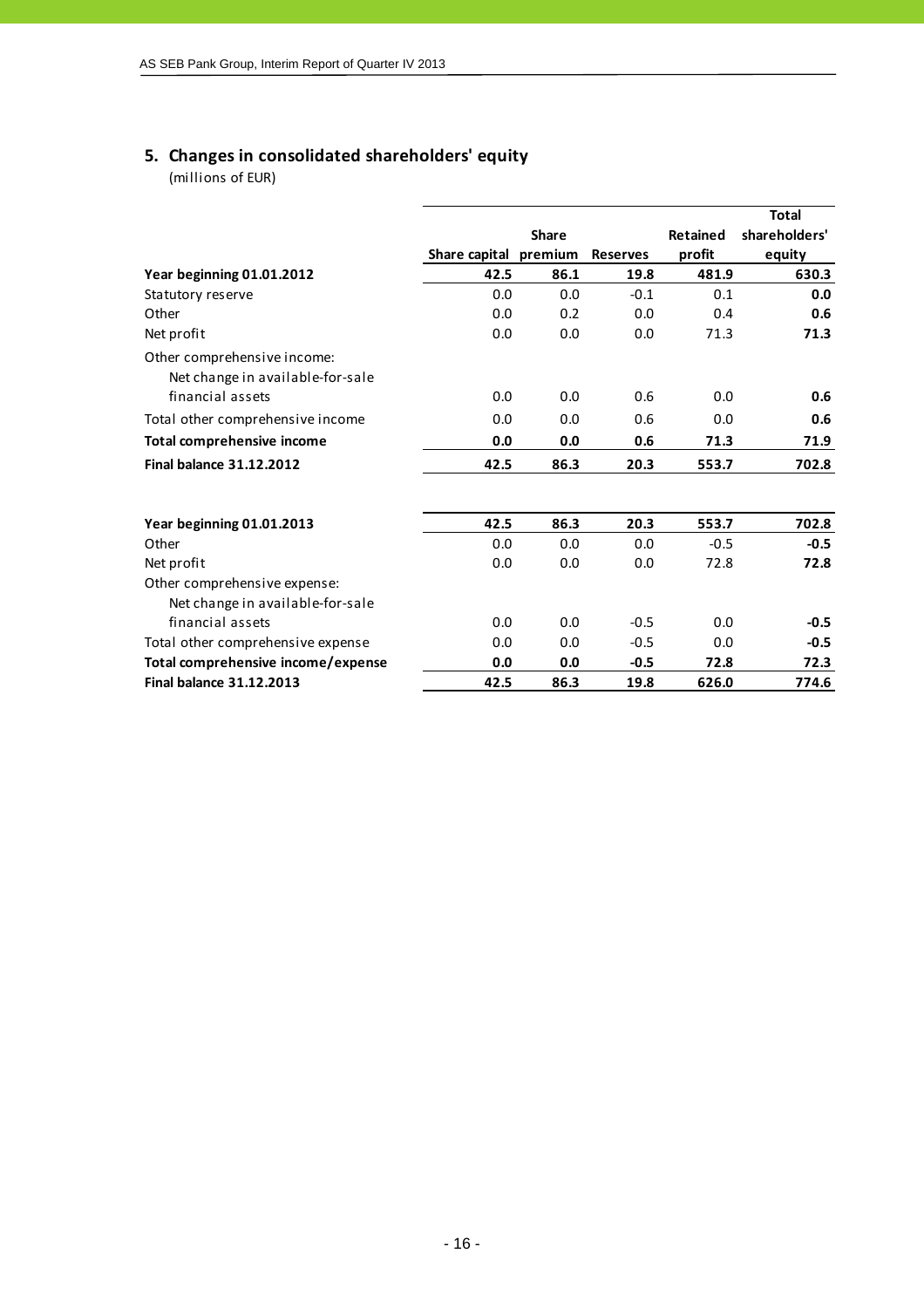# **6. Contingent assets and liabilities and commitments**

(millions of EUR)

| 31.12.13                                                                                   | <b>Balance value</b><br><b>Contract amount</b> |                    |               |                    |
|--------------------------------------------------------------------------------------------|------------------------------------------------|--------------------|---------------|--------------------|
|                                                                                            | <b>Assets</b>                                  | <b>Liabilities</b> | <b>Assets</b> | <b>Liabilities</b> |
| 1. Irrevocable and revocable transactions                                                  | 7.6                                            | 1,069.8            | 0.0           | 0.0                |
| 1.1. Guarantees and other similar off-balance sheet<br>irrovocable liabilitieas and claims | 1.1                                            | 260.4              | 0.0           | 0.0                |
| incl. financial quarantees                                                                 | 0.0                                            | 65.3               | 0.0           | 0.0                |
| 1.2. Loan commitments                                                                      | 6.5                                            | 809.4              | 0.0           | 0.0                |
| 2. Derivatives                                                                             | 694.8                                          | 694.1              | 20.5          | 21.5               |
| 2.1. Currency related derivatives                                                          | 236.6                                          | 236.4              | 0.7           | 0.5                |
| 2.2. Interest related derivatives                                                          | 439.1                                          | 438.9              | 18.9          | 19.6               |
| 2.3. Equity related derivatives*                                                           | 19.1                                           | 18.8               | 0.9           | 1.4                |
|                                                                                            | 702.4                                          | 1,763.9            | 20.5          | 21.5               |

| 31.12.12                                            | <b>Contract amount</b> |                    | <b>Balance value</b> |                    |  |
|-----------------------------------------------------|------------------------|--------------------|----------------------|--------------------|--|
|                                                     | <b>Assets</b>          | <b>Liabilities</b> | <b>Assets</b>        | <b>Liabilities</b> |  |
| 1. Irrevocable and revocable transactions           | 7.6                    | 1,024.0            | 0.0                  | 0.0                |  |
| 1.1. Guarantees and other similar off-balance sheet |                        |                    |                      |                    |  |
| irrovocable liabilitieas and claims                 | 1.1                    | 268.5              | 0.0                  | 0.0                |  |
| incl. financial quarantees                          | 0.0                    | 92.1               | 0.0                  | 0.0                |  |
| 1.2. Loan commitments                               | 6.5                    | 655.5              | 0.0                  | 0.0                |  |
| 1.3. Other revocable transactions                   | 0.0                    | 100.0              | 0.0                  | 0.0                |  |
| 2. Derivatives                                      | 521.4                  | 520.7              | 21.3                 | 21.7               |  |
| 2.1. Currency related derivatives                   | 114.6                  | 114.5              | 0.5                  | 0.4                |  |
| 2.2. Interest related derivatives                   | 379.1                  | 378.9              | 19.5                 | 19.4               |  |
| 2.3. Equity related derivatives*                    | 27.7                   | 27.3               | 1.3                  | 1.9                |  |
|                                                     | 529.0                  | 1,544.7            | 21.3                 | 21.7               |  |

\* Derivative transactions are executed to cover the client's position and the derivative risks are not taken to own portfolio. All risks arising from these transactions are fully mitigated with parent company. The equity option prices are calculated using for all input data (e.g. underlying prices or volumes) either independently sourced input (e.g. the underlying prices) or an independent price verification is performed on the next day to compare the values to independently sourced market data (e.g. for volumes).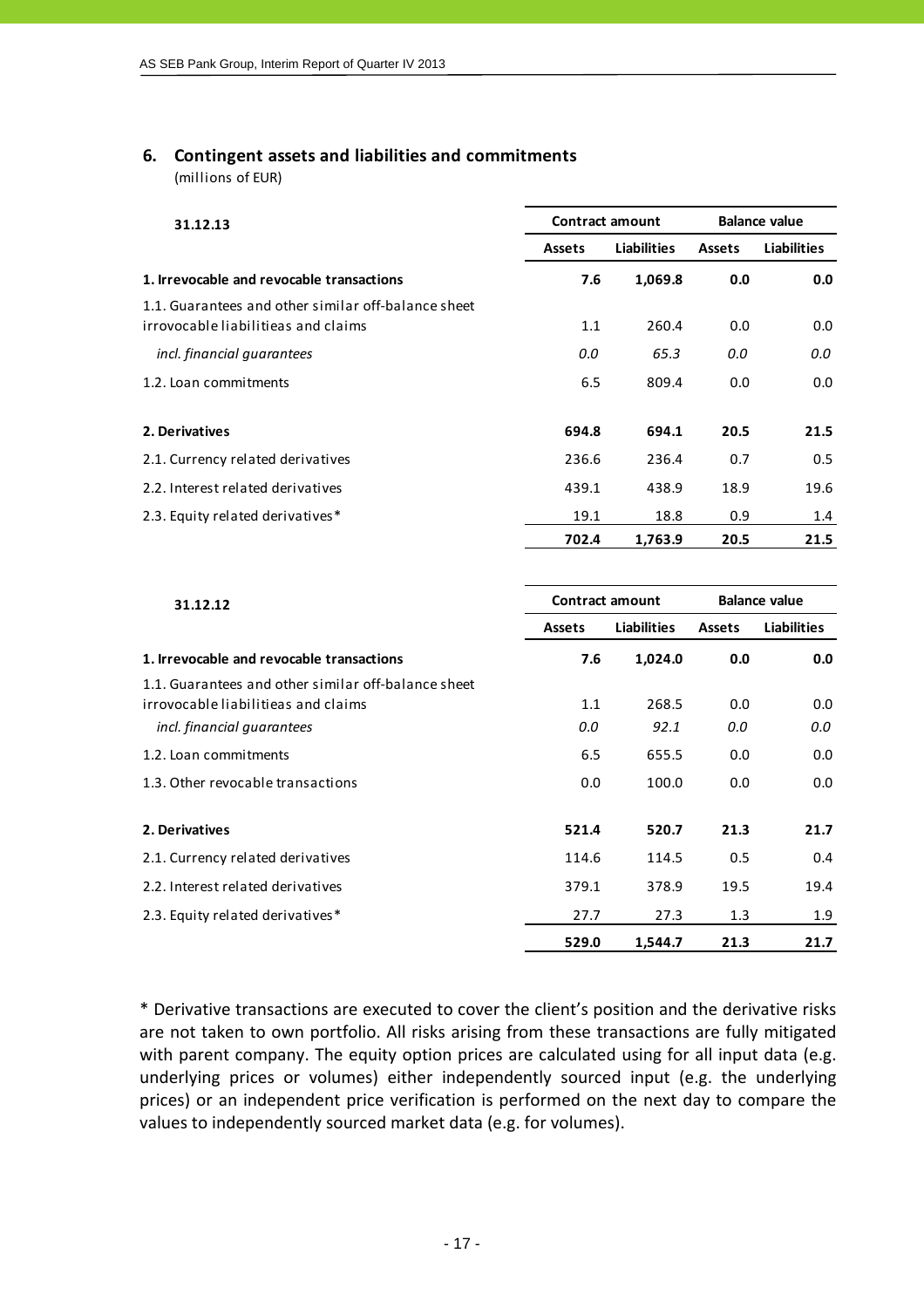# **Note 1 Accounting principles**

The interim report of AS SEB Pank Group for Quarter IV 2013 has been prepared in conformity with International Accounting Standard IAS 34 "Interim Financial Reporting" and the disclosure requirements, established by Eesti Pank.

The accounting principles, used in the interim report of AS SEB Pank Group for Quarter IV 2013 are in conformity with the accounting principles used in the annual report for the year ended on 31 December 2012 with next additions:

Adjustment of counterparty credit risk, included in value of OTC derivatives.

The change implies an adjustment for counterparty credit risk (Credit Value Adjustment, CVA). This adjustment is relevant for OTC derivatives with a positive value classified in Level 2 and 3 of the fair value hierarchy where credit risk is typically not reflected in the pricing models. AS SEB Pank has further developed the risk measurement of counterparty credit risk. Almost the entire effect is attributable to 2012 and earlier periods. The adjustment is recognised as a change in retained earnings in amount of ‐1,0 million euros as of 31 March 2013 since AS SEB Pank has concluded that period‐specific effects for previous periods are impracticable to determine. Changes attributable to the CVA effect in amount of ‐0,9 million euros has been be recognised as Net financial income in the income statement 2013.

Debit value adjustment, (DVA) applied for derivatives with negative value. DVA incorporated into the value of financial liabilities recorded at fair value to reflect the impact of AS SEB Pank´s own credit quality, if this is not included in market prices or inputs in valuation models. The valuation adjustment is relevant to derivative liabilities in Level 2 and 3 in the fair value hierarchy. Changes attributable to DVA effect in amount of +1,1 million euros has been recognised as Net financial income in the income statement 2013.

Financial assets designated at fair value through profit or loss at inception

Securities at fair value through profit or loss are designated irrevocably, at initial recognition, into this category. Management designates securities into this category, because a group of financial assets is managed and its performance is evaluated on a fair value basis, in accordance with a documented risk management and investment strategy.

In the current reporting period this class of securities included the portfolio of liquidity bonds. The intention of the investment is to keep local liquidity reserves in liquid securities, which can be pledged with Central Bank in order to create cash liquidity whenever necessary.

Interest income on these instruments are recognised in income statement under "Interest income". The realized and unrealized result from the revaluation of these securities is recorded in the income statement under "Gains less losses from financial assets at fair value through profit or loss".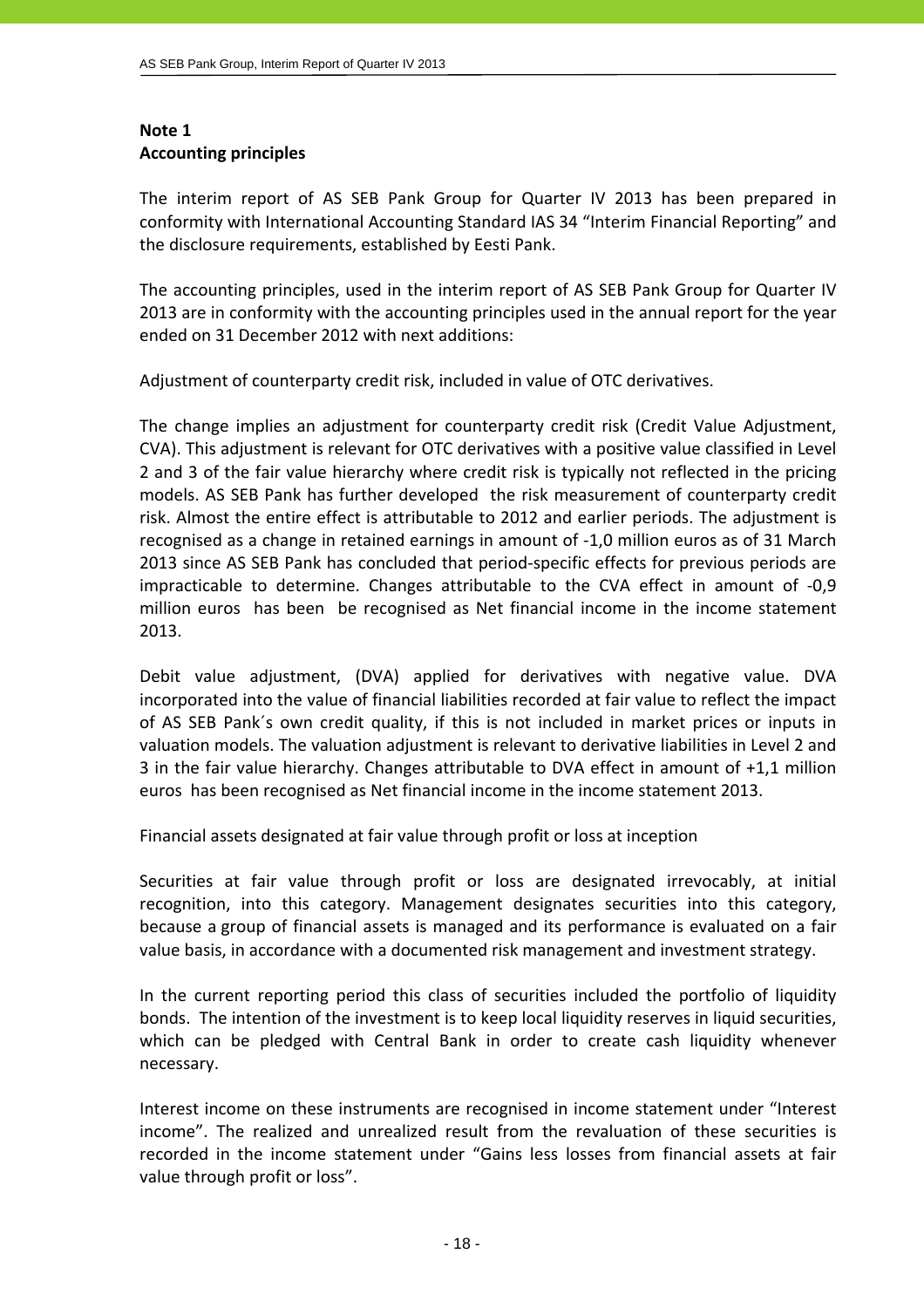#### **Note 2**

#### **Fair value of financial assets and liabilities**

(millions of EUR)

|                                                             |         |         |         | 31.12.13 |         |         |         | 31.12.12 |
|-------------------------------------------------------------|---------|---------|---------|----------|---------|---------|---------|----------|
|                                                             | Level 1 | Level 2 | Level 3 | Total    | Level 1 | Level 2 | Level 3 | Total    |
| Financial assets at fair value through profit and loss      |         |         |         |          |         |         |         |          |
| Financial assets held for trading                           | 2.9     | 20.6    | 0.0     | 23.5     | 0.0     | 21.4    | 0.0     | 21.4     |
| Debt securities                                             | 2.8     | 0.1     | 0.0     | 2.9      | 0.0     | 0.1     | 0.0     | 0.1      |
| Derivatives                                                 | 0.0     | 20.5    | 0.0     | 20.5     | 0.0     | 21.3    | 0.0     | 21.3     |
| Financial assets designated at fair value                   |         |         |         |          |         |         |         |          |
| through profit or loss at inception                         | 97.1    | 0.0     | 0.0     | 97.1     |         |         |         |          |
| Debt securities                                             | 97.1    | 0.0     | 0.0     | 97.1     |         |         |         |          |
| Available for sale financial assets                         | 4.5     | 0.0     | 0.1     | 4.6      | 5.2     | 0.0     | 0.1     | 5.3      |
| Investment securities - equity                              | 4.5     | 0.0     | 0.1     | 4.6      | 5.2     | 0.0     | 0.1     | 5.3      |
| <b>TOTAL ASSETS</b>                                         | 104.5   | 20.6    | 0.1     | 125.2    | 5.2     | 21.4    | 0.1     | 26.7     |
| Financial liabilities at fair value through profit and loss |         |         |         |          |         |         |         |          |
| Financial liabilities held for trading                      | 0.0     | 21.5    | 0.0     | 21.5     | 0.0     | 21.7    | 0.0     | 21.7     |
| <b>TOTAL LIABILITIES</b>                                    | 0.0     | 21.5    | 0.0     | 21.5     | 0.0     | 21.7    | 0.0     | 21.7     |

#### **A) Financial instruments measured at fair value**

IFRS 7 specifies a hierarchy of valuation techniques based on whether the inputs to those valuation techniques are observable or unobservable. Observable inputs reflect market data obtained from independent sources; unobservable inputs reflect the Group's market assumptions. These two types of inputs have created the following fair value hierarchy:

Level 1 ‐ Quoted prices (unadjusted) in active markets for identical assets or liabilities. This level includes listed equity securities and debt instruments on exchanges but also instruments quoted by market participants.

Level 2 - Inputs other than quoted prices included within Level 1 that are observable for the asset or liability, either directly (that is, as prices) or indirectly (that is, derived from prices). The sources of input parameters like Euro yield curve or counterparty credit risk are Bloomberg and Thomson Reuters.

Level 3 - Inputs for the asset or liability that are not based on observable market data (unobservable inputs). This level includes equity investments and debt instruments with significant unobservable components.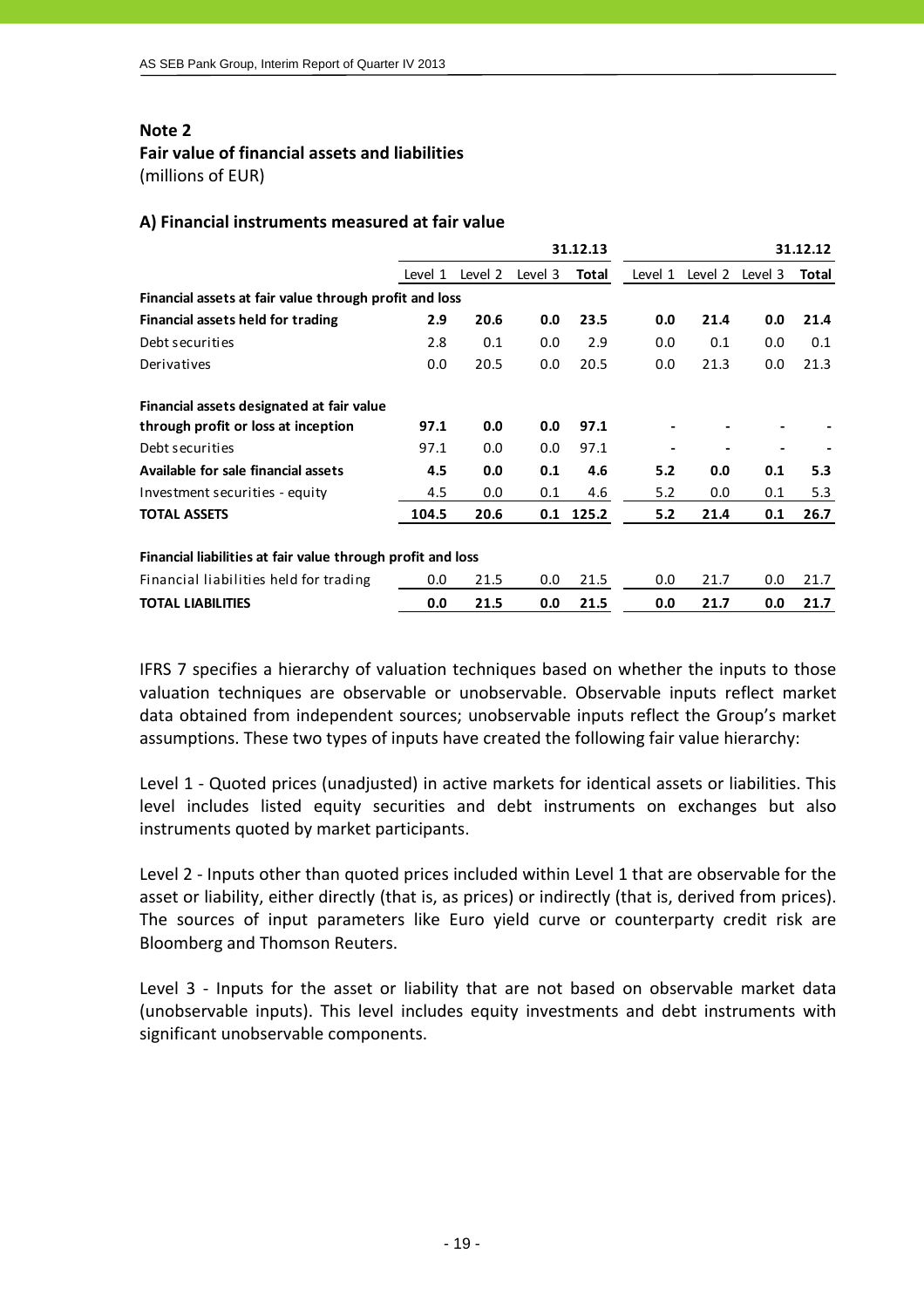| <b>Reconciliation of Level 3 Items</b>                     | Available-for-sale financial assets |        |
|------------------------------------------------------------|-------------------------------------|--------|
|                                                            | Investment<br>securities -          |        |
|                                                            | equity                              | Total  |
| At 1 January 2012                                          | 0.4                                 | 0.4    |
| Other comprehensive income                                 | 0.2                                 | 0.2    |
| Purchases                                                  | 0.1                                 | 0.1    |
| <b>Settlements</b>                                         | $-0.6$                              | $-0.6$ |
| At 31 December 2012                                        | 0.1                                 | 0.1    |
| Total losses for the period included in profit or loss for |                                     |        |
| assets/liabilities held at 31.12.12                        | $-0.1$                              | $-0.1$ |
| At 1 January 2013                                          | 0.1                                 | 0.1    |
| At 30 December 2013                                        | 0.1                                 | 0.1    |
| Total losses for the period included in profit or loss for |                                     |        |
| assets/liabilities held at 31.12.13                        | 0.0                                 | 0.0    |

#### **B) Financial instruments not measured at fair value**

|                                           | 31.12.13                 |               | 31.12.12          |               |  |
|-------------------------------------------|--------------------------|---------------|-------------------|---------------|--|
|                                           | <b>Carrying</b><br>value | Fair<br>value | Carrying<br>value | Fair<br>value |  |
| <b>ASSETS</b>                             |                          |               |                   |               |  |
| Cash                                      | 44.9                     | 44.9          | 46.6              | 46.6          |  |
| Balances with central bank                | 70.0                     | 70.0          | 191.0             | 191.0         |  |
| Loans and advances to credit institutions | 343.3                    | 343.3         | 291.4             | 291.4         |  |
| Loans and advances to customers           | 3,813.1                  | 3,625.1       | 3,585.3           | 3,473.1       |  |
| Loans to Corporates                       | 2,013.1                  | 2,001.8       | 1,817.8           | 1,810.1       |  |
| Loans to Private individuals              | 1,800.0                  | 1,623.2       | 1,767.5           | 1,663.0       |  |
| Other assets                              | 37.3                     | 37.3          | 31.7              | 31.7          |  |
| TOTAL ASSETS                              | 4,308.6                  | 4,120.6       | 4,146.0           | 4,033.8       |  |
| <b>LIABILITIES</b>                        |                          |               |                   |               |  |
| Due to credit institutions                | 846.6                    | 847.1         | 748.2             | 747.9         |  |
| Due to customers                          | 2,724.0                  | 2,723.4       | 2,634.7           | 2,636.9       |  |
| Due to Corporates                         | 1,542.5                  | 1,541.8       | 1,549.4           | 1,550.6       |  |
| Due to Private Individuals                | 1,181.5                  | 1,181.6       | 1,085.3           | 1,086.3       |  |
| Other financial liabilities               | 76.2                     | 76.2          | 73.7              | 73.7          |  |
| Subordinated loans                        | 0.0                      | 0.0           | 0.0               | 0.0           |  |
| TOTAL LIABILITIES                         | 3,646.8                  | 3,646.7       | 3,456.6           | 3,458.5       |  |

AS SEB Pank conducts assessment of fair value of financial assets and liabilities which are not presented in the Group's statement of financial position at their fair value.

When calculating fair value for floating interest rate loans and for fixed-interest rate lending, future cash flows are discounted based on the market interest curve, which has been adjusted for applicable margins of new lending. Similarly have been calculated also fixed-interest rate deposits, floating interest rate and fixed-interest rate balances due to credit institutions.

As of reporting date fair value of loans and advances to customers was 4.93% (31.12.2012: 3.14%) lower than the carrying amount. Fair value of balances due to credit institutions was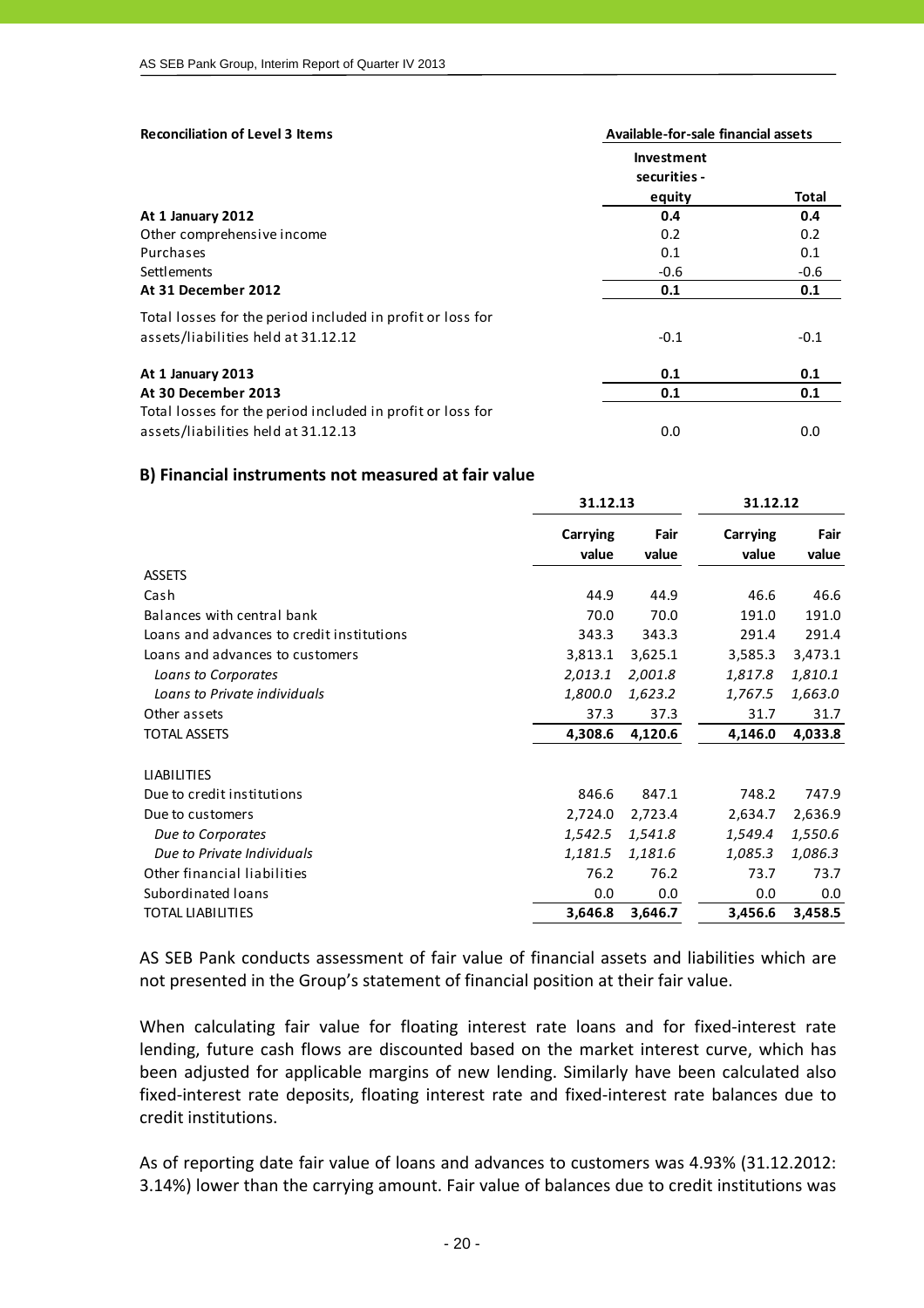0.06% higher (31.12.2012: 0.04% lower) than the carrying amount. Fair value of balances due to customers was 0.02% lower (31.12.2012: 0.08% higher) than the carrying amount.

#### **Note 3**

# **Interest and similar income**

(millions of EUR) **2013 2012**

| 1111111011301110111       | ----      |      | ----      |      |
|---------------------------|-----------|------|-----------|------|
|                           | 12 months | QIV  | 12 months | QIV  |
| Loans                     | 78.9      | 20.5 | 91.9      | 19.0 |
| Leasing                   | 14.0      | 3.6  | 14.9      | 3.3  |
| Deposits with other banks | 0.8       | 0.2  | 2.8       | 0.3  |
| Fixed income securities   | 0.1       | 0.0  | 0.1       | 0.0  |
|                           | 93.8      | 24.3 | 109.7     | 22.6 |

#### **Note 4**

**Interest expenses and similar charges**

(millions of EUR) **2013 2012**

|                                | 12 months | QIV    | 12 months | QIV    |
|--------------------------------|-----------|--------|-----------|--------|
| Credit institutions            | $-6.6$    | $-1.4$ | $-14.1$   | $-2.4$ |
| Time and other saving deposits | $-6.6$    | $-1.6$ | $-9.4$    | $-1.6$ |
| Demand deposits                | $-1.7$    | $-0.4$ | $-4.0$    | $-0.9$ |
| Subordinated debts             | 0.0       | 0.0    | $-0.5$    | 0.0    |
| Other                          | $-0.3$    | $-0.3$ | $-0.5$    | $-0.1$ |
|                                | $-15.2$   | -3.7   | $-28.5$   | $-5.0$ |

#### **Note 5**

#### **Fee and commission income**

| (millions of EUR)                             | 2013      | 2012 |           |      |
|-----------------------------------------------|-----------|------|-----------|------|
|                                               | 12 months | QIV  | 12 months | QIV  |
| Payment cards related commissions             | 22.5      | 6.0  | 20.7      | 5.5  |
| Securities market services *                  | 12.2      | 3.1  | 11.9      | 3.1  |
| <b>Transaction fees</b>                       | 5.5       | 1.4  | 5.3       | 1.4  |
| Credit contracts**                            | 4.2       | 1.1  | 4.1       | 1.0  |
| Non-life insurance brokerage fees             | 2.2       | 0.6  | 2.0       | 0.6  |
| Other settlement fees                         | 3.7       | 1.0  | 3.1       | 0.9  |
| Income from leasing agreements (full service) | 1.1       | 0.2  | 1.3       | 0.3  |
| Income from electronic channels               | 1.4       | 0.4  | 1.3       | 0.4  |
| Cash handling fees                            | 0.7       | 0.2  | 0.8       | 0.2  |
| Commodity futures fees                        | 0.0       | 0.0  | 0.1       | 0.0  |
| Other                                         | 1.2       | 0.4  | 1.2       | 0.3  |
|                                               | 54.7      | 14.4 | 51.8      | 13.7 |

\* Securities market services includes asset management fees of investment funds and securties portfolios, custody services, advisory fees and other with securities transactions related fees.

\*\* Credit contracts include loan, leasing, letter of credit and guarantee contracts, which are short‐term and do not constitute interest income, but are of administrative nature for arrangement or reorganisation of credits.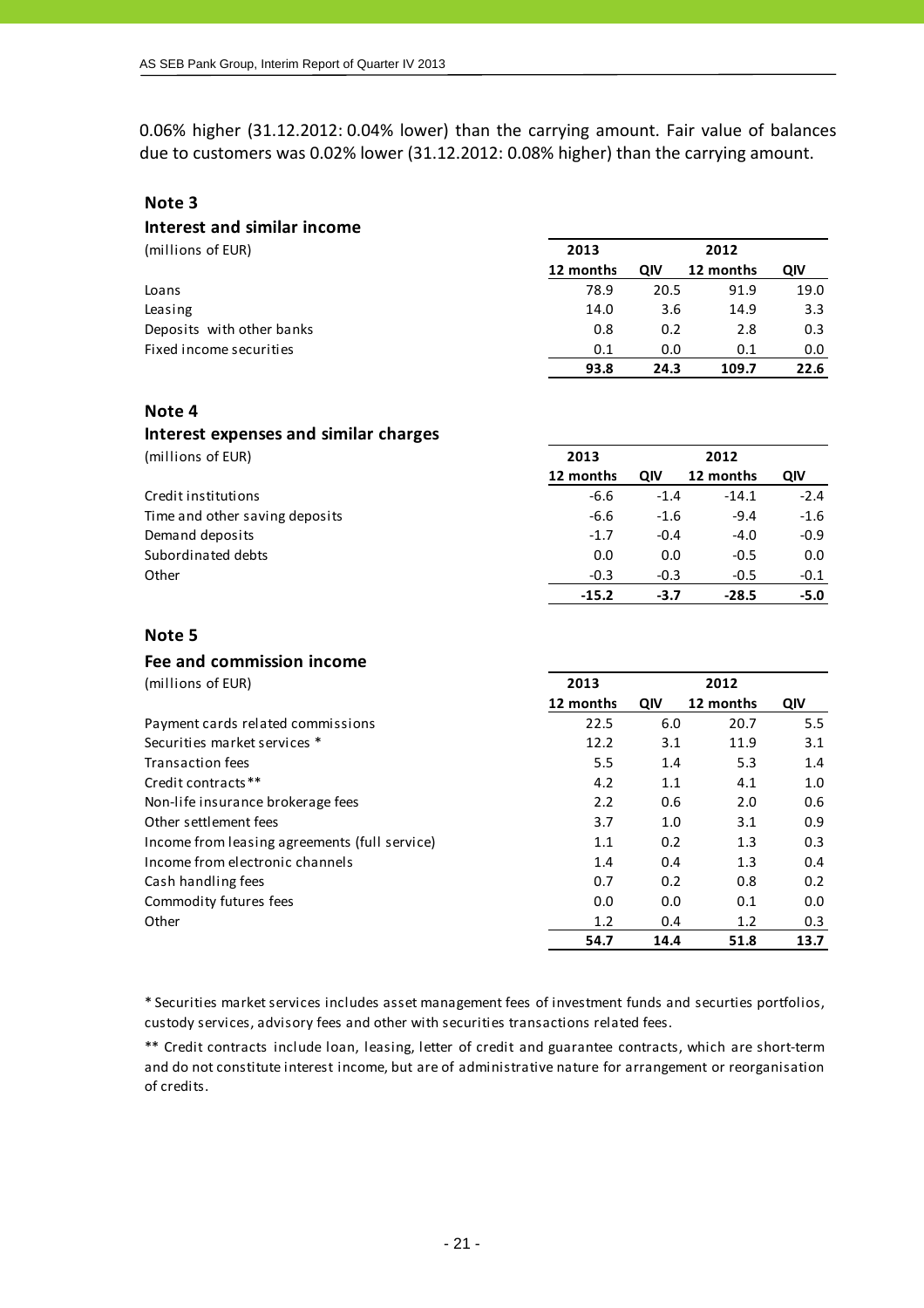#### **Note 6**

#### **Fee and commission expense**

| (millions of EUR) |  |  |
|-------------------|--|--|

| (millions of EUR)                             | 2013      |        | 2012      |        |
|-----------------------------------------------|-----------|--------|-----------|--------|
|                                               | 12 months | QIV    | 12 months | QIV    |
| Payment cards related commissions             | $-9.6$    | $-2.6$ | $-9.1$    | $-2.5$ |
| Cash collecting fees                          | $-1.2$    | $-0.3$ | $-1.3$    | $-0.3$ |
| Expenses to leasing agreements (full service) | $-1.6$    | $-0.5$ | $-1.8$    | $-0.5$ |
| Securities market services                    | $-1.2$    | $-0.3$ | $-1.2$    | $-0.3$ |
| <b>Transaction fees</b>                       | $-0.7$    | $-0.2$ | $-0.6$    | $-0.1$ |
| Expenses of electronic channels               | $-0.4$    | $-0.1$ | $-0.5$    | $-0.1$ |
| Other                                         | $-0.2$    | 0.0    | $-0.2$    | $-0.1$ |
|                                               | $-14.9$   | $-4.0$ | $-14.7$   | $-3.9$ |

#### **Note 7**

#### **Impairment losses on loans and advances**

(millions of EUR) **2013 2012**

|                                                    | 12 months | QIV    | 12 months | QIV    |
|----------------------------------------------------|-----------|--------|-----------|--------|
| <b>Impairment losses</b>                           | 3.0       | 0.9    | -0.3      | $-0.1$ |
| impairment losses of reporting period              | $-5.5$    | $-1.4$ | $-17.9$   | $-8.2$ |
| recoveries from write-offs                         | 0.9       | 0.2    | 0.3       | 0.1    |
| decreasing of impairment losses of previous period | 7.6       | 2.1    | 17.3      | 8.0    |
| Impairment losses for contingent liabilities       | 0.7       | 0.0    | 2.2       | 0.5    |
|                                                    | 3.7       | 0.9    | 1.9       | 0.4    |

#### **Note 8**

### **Allowances on loans and advances**

(millions of EUR)

|                                             | 31.12.13 | 31.12.12 |
|---------------------------------------------|----------|----------|
| At the beginning of period (January, 1)     | 91.2     | 131.0    |
| Allowances of reporting period              | 5.4      | 17.9     |
| Decreasing of allowances of previous period | $-7.6$   | $-17.3$  |
| Loans and advances written off              | $-35.2$  | $-40.4$  |
| At the end of period                        | 53.8     | 91.2     |
|                                             |          |          |
| Recoveries from write-offs                  | 0.9      | 0.3      |

#### **Note 9**

#### **Loans and advances to customers by remaining maturity**

(millions of EUR)

|          | Less than $3-12$<br>3 months months 1-5 years years |                     | $5-10$ | Over 10<br>years                        | Total         |
|----------|-----------------------------------------------------|---------------------|--------|-----------------------------------------|---------------|
| 31.12.13 |                                                     |                     |        | 227.9 579.6 1,663.0 505.9 836.7 3,813.1 |               |
| 31.12.12 | 209.7                                               | 560.3 1,435.4 510.4 |        |                                         | 869.5 3,585.3 |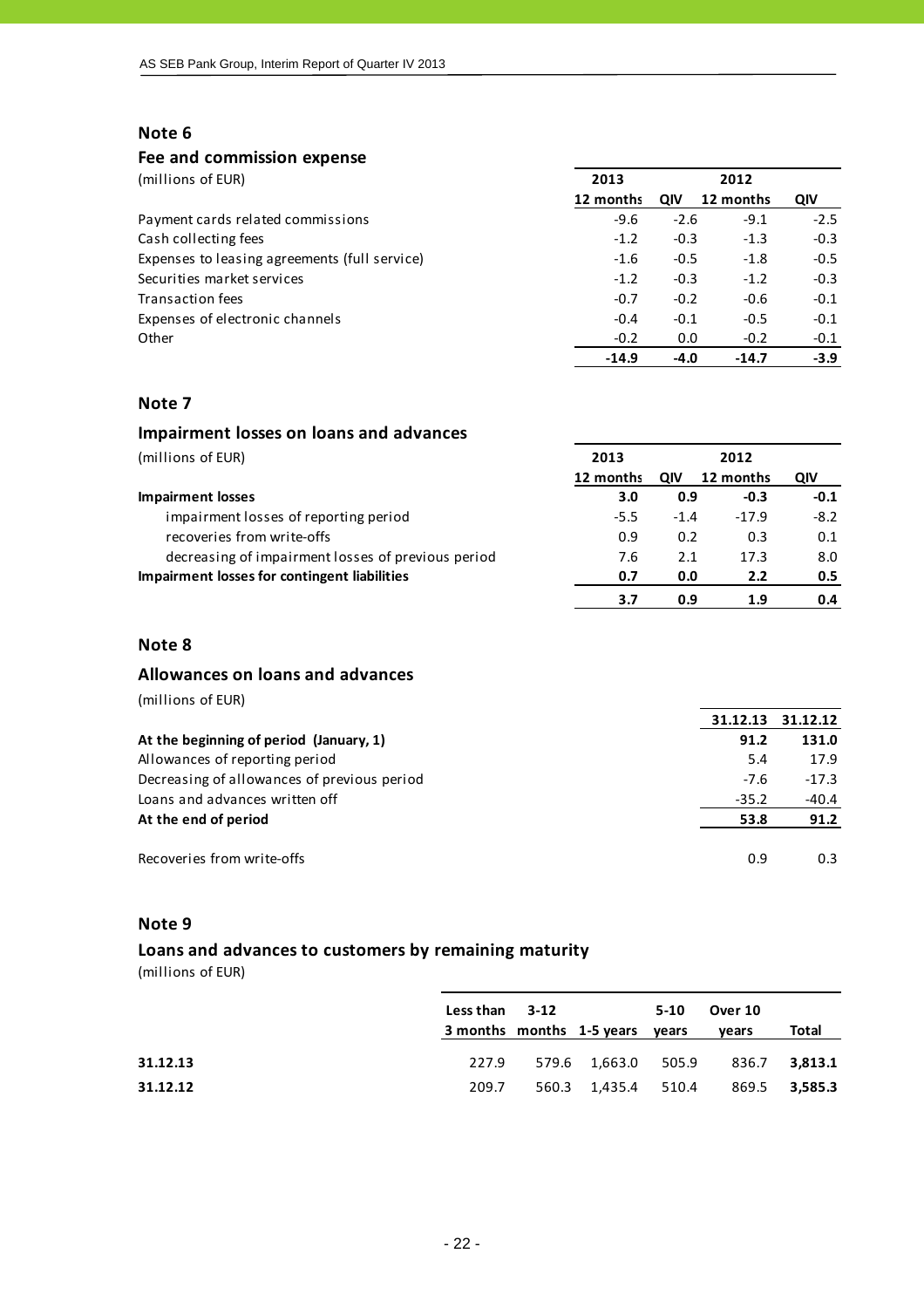| Note 10                                                      |
|--------------------------------------------------------------|
| Geographic concentration of financial assets and liabilities |

|                      | Cash,<br>balances |           |         |        |         |          |         |          |             |             |
|----------------------|-------------------|-----------|---------|--------|---------|----------|---------|----------|-------------|-------------|
|                      | with central      |           |         |        |         |          |         |          |             |             |
|                      | bank, loans       |           |         |        |         |          |         |          |             |             |
| 31.12.13             | and               | Loans and |         |        |         | Due to   |         |          |             |             |
|                      | advances to       | advances  |         |        |         | credit   | Due to  | Other    | Total       | Contin-     |
|                      | credit            | to custo- | Securi- | Other  | Total   | institu- | custo-  | liabili- | liabili-    | gent        |
|                      | institutions      | mers      | ties    | assets | assets  | tions    | mers    | ties     | <b>ties</b> | liabilities |
| Sweden               | 287.1             | 1.1       | 2.1     | 4.1    | 294.4   | 785.1    | 10.6    | 23.3     | 819.0       | 1.5         |
| Estonia              | 115.0             | 3,790.4   | 26.6    | 25.9   | 3,957.9 | 10.9     | 2,373.0 | 60.3     | 2,444.2     | 1,052.7     |
| United Kingdom       | 17.8              | 1.7       | 0.0     | 0.1    | 19.6    | 2.3      | 30.1    | 0.3      | 32.7        | 1.6         |
| Russia               | 8.9               | 0.4       | 0.0     | 0.0    | 9.3     | 0.7      | 28.2    | 0.0      | 28.9        | 0.0         |
| Germany              | 1.5               | 0.1       | 97.1    | 0.0    | 98.7    | 18.7     | 2.6     | 0.0      | 21.3        | 6.4         |
| <b>United States</b> | 1.7               | 0.5       | 0.0     | 0.0    | 2.2     | 0.0      | 44.3    | 0.0      | 44.3        | 0.0         |
| Canada               | 0.0               | 0.0       | 0.0     | 0.0    | 0.0     | 0.1      | 4.1     | 0.0      | 4.2         | 0.0         |
| Japan                | 0.0               | 0.0       | 0.0     | 0.0    | 0.0     | 0.0      | 0.3     | 0.0      | 0.3         | 0.0         |
| Finland              | 0.0               | 0.6       | 0.0     | 3.9    | 4.5     | 0.0      | 8.4     | 3.9      | 12.3        | 4.7         |
| Latvia               | 4.3               | 9.5       | 0.0     | 0.2    | 14.0    | 26.0     | 3.7     | 0.0      | 29.7        | 0.5         |
| Lithuania            | 5.2               | 0.0       | 0.0     | 0.3    | 5.5     | 1.0      | 4.2     | 0.1      | 5.3         | 0.0         |
| Luxembourg           | 5.4               | 0.0       | 0.0     | 0.3    | 5.7     | 0.6      | 0.1     | 0.0      | 0.7         | 0.0         |
| Netherlands          | 0.0               | 0.3       | 0.0     | 0.0    | 0.3     | 0.0      | 1.8     | 0.0      | 1.8         | 0.0         |
| Other Western Europe | 7.3               | 8.0       | 0.1     | 8.4    | 23.8    | 1.1      | 48.7    | 8.5      | 58.3        | 1.6         |
| Other Eastern Europe | 4.0               | 0.0       | 0.0     | 0.1    | 4.1     | 0.0      | 4.5     | 0.1      | 4.6         | 0.0         |
| Other countries      | 0.0               | 0.5       | 0.0     | 2.4    | 2.9     | 0.1      | 159.4   | 1.2      | 160.7       | 0.8         |
|                      | 458.2             | 3,813.1   | 125.9   | 45.7   | 4,442.9 | 846.6    | 2,724.0 | 97.7     | 3,668.3     | 1,069.8     |

| Other countries      | 0.0                   | 0.4                   | 0.0     | 0.4    | 0.8     | 0.1                | 194.2            | 1.7               | 196.0             | 0.9             |
|----------------------|-----------------------|-----------------------|---------|--------|---------|--------------------|------------------|-------------------|-------------------|-----------------|
| Other Eastern Europe | 1.1                   | 0.0                   | 0.0     | 0.0    | 1.1     | 0.0                | 3.1              | 0.1               | 3.2               | 0.0             |
| Other Western Europe | 12.4                  | 8.7                   | 0.1     | 0.2    | 21.4    | 0.9                | 33.9             | 0.0               | 34.8              | 1.6             |
| Netherlands          | 0.0                   | 0.5                   | 0.0     | 0.0    | 0.5     | 0.0                | 0.9              | 0.0               | 0.9               | 0.0             |
| Luxembourg           | 1.2                   | 0.0                   | 0.0     | 0.4    | 1.6     | 0.5                | 0.0              | 0.0               | 0.5               | 0.0             |
| Lithuania            | 3.9                   | 0.0                   | 0.0     | 0.2    | 4.1     | 1.3                | 11.9             | 0.0               | 13.2              | 0.0             |
| Latvia               | 4.9                   | 10.1                  | 0.0     | 0.1    | 15.1    | 31.6               | 6.5              | 0.0               | 38.1              | 0.0             |
| Finland              | 0.1                   | 18.8                  | 0.0     | 1.2    | 20.1    | 0.0                | 11.7             | 1.3               | 13.0              | 2.4             |
| Japan                | 0.0                   | 0.0                   | 0.0     | 0.0    | 0.0     | 0.0                | 0.3              | 0.0               | 0.3               | 0.0             |
| Canada               | 0.0                   | 0.0                   | 0.0     | 0.0    | 0.0     | 0.0                | 0.9              | 0.0               | 0.9               | 0.0             |
| <b>United States</b> | 2.8                   | 0.5                   | 0.8     | 0.0    | 4.1     | 0.0                | 59.3             | 0.0               | 59.3              | 0.1             |
| Germany              | 4.2                   | 0.2                   | 0.0     | 0.0    | 4.4     | 25.8               | 7.3              | 0.0               | 33.1              | 7.4             |
| Russia               | 1.9                   | 0.4                   | 0.0     | 0.3    | 2.6     | 0.4                | 25.4             | 0.3               | 26.1              | 0.1             |
| United Kingdom       | 16.2                  | 2.1                   | 0.0     | 0.1    | 18.4    | 1.3                | 18.9             | 0.0               | 20.2              | 0.2             |
| Estonia              | 237.7                 | 3,542.3               | 24.5    | 36.4   | 3,840.9 | 10.9               | 2,251.6          | 73.5              | 2,336.0           | 1,009.9         |
| Sweden               | 242.6                 | 1.3                   | 1.9     | 2.1    | 247.9   | 675.4              | 8.8              | 20.4              | 704.6             | 1.4             |
|                      | institutions          | mers                  | ties    | assets | assets  | tions              | mers             | ties              | <b>ties</b>       | liabilities     |
|                      | advances to<br>credit | advances<br>to custo- | Securi- | Other  | Total   | credit<br>institu- | Due to<br>custo- | Other<br>liabili- | Total<br>liabili- | Contin-<br>gent |
|                      | and                   | Loans and             |         |        |         | Due to             |                  |                   |                   |                 |
| 31.12.12             | bank, loans           |                       |         |        |         |                    |                  |                   |                   |                 |
|                      | with central          |                       |         |        |         |                    |                  |                   |                   |                 |
|                      | balances              |                       |         |        |         |                    |                  |                   |                   |                 |
|                      | Cash,                 |                       |         |        |         |                    |                  |                   |                   |                 |

# (millions of EUR)

Contingent liabilities include here guarantees and pledges, loan commitments, revocable transactions, stand‐by loans, other revocable transactions and are presented in contract amount of contingent liabilities. Securities include here financial assets held for trading,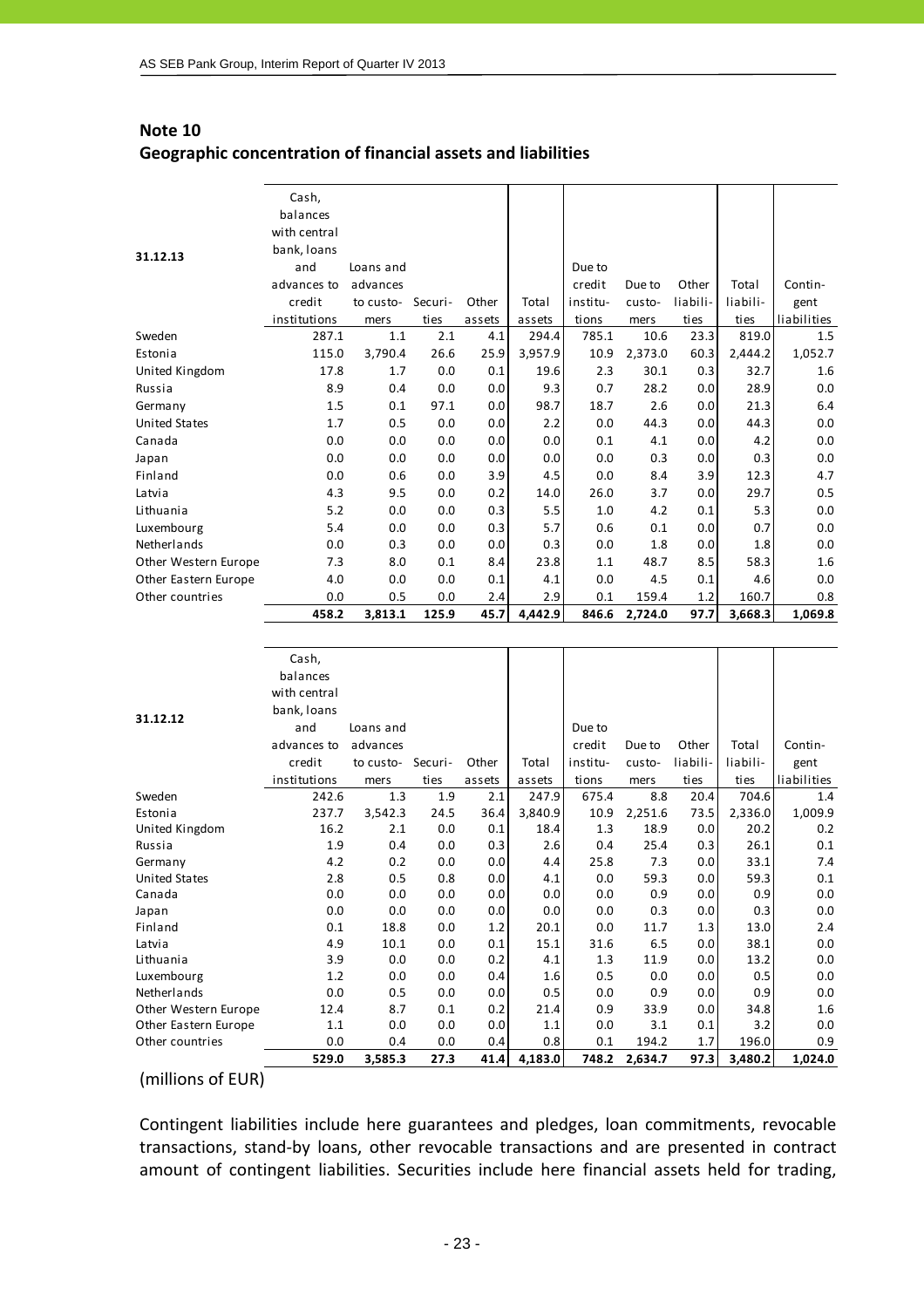financial assets designated at fair value through profit or loss, available‐for‐sale financial assets, investments in associates.

#### **Note 11**

# **Concentration of financial assets and liabilities by industry sector** (millions of EUR)

|                                              | In the statement of financial position | Contin-           |                    |
|----------------------------------------------|----------------------------------------|-------------------|--------------------|
|                                              | <b>Cash and loans to</b>               |                   | gent               |
| 31.12.13                                     | central bank, credit                   |                   | <b>liabilities</b> |
|                                              | institutions and                       | <b>Securities</b> |                    |
| Real estate                                  | 712.2                                  | 0.1               | 56.9               |
| Finance                                      | 475.6                                  | 4.4               | 26.1               |
| Industry                                     | 290.6                                  | 2.8               | 213.9              |
| Agriculture, fishing, forestry               | 175.6                                  | 0.0               | 21.1               |
| Trading                                      | 158.1                                  | 0.0               | 139.9              |
| Transport                                    | 148.4                                  | 0.0               | 77.6               |
| Government and state defence                 | 105.1                                  | 97.1              | 221.8              |
| Administration and assistance                | 94.4                                   | 0.0               | 33.5               |
| Energy, gas and steam plants                 | 92.3                                   | 0.0               | 98.9               |
| Health services, social work                 | 49.4                                   | 0.0               | 14.2               |
| Information and telecommunication            | 48.0                                   | 0.4               | 6.1                |
| Construction                                 | 47.8                                   | 0.0               | 59.3               |
| Hotels, restaurants                          | 28.8                                   | 0.0               | 0.9                |
| Education                                    | 20.3                                   | 0.0               | 11.0               |
| Professional, science and technical work     | 9.7                                    | 0.0               | 4.5                |
| Art, show business, leisure                  | 9.2                                    | 0.0               | 4.6                |
| Water supply, canalisation, waste management | 9.0                                    | 0.0               | 2.4                |
| Mining                                       | 2.3                                    | 0.0               | 1.0                |
| Other government and social services         | 23.1                                   | 0.6               | 5.7                |
| Individuals                                  | 1,825.2                                | 0.0               | 70.4               |
| Derivatives                                  | 0.0                                    | 20.5              | 0.0                |
| Allowances                                   | $-53.8$                                |                   |                    |
|                                              | 4,271.3                                | 125.9             | 1,069.8            |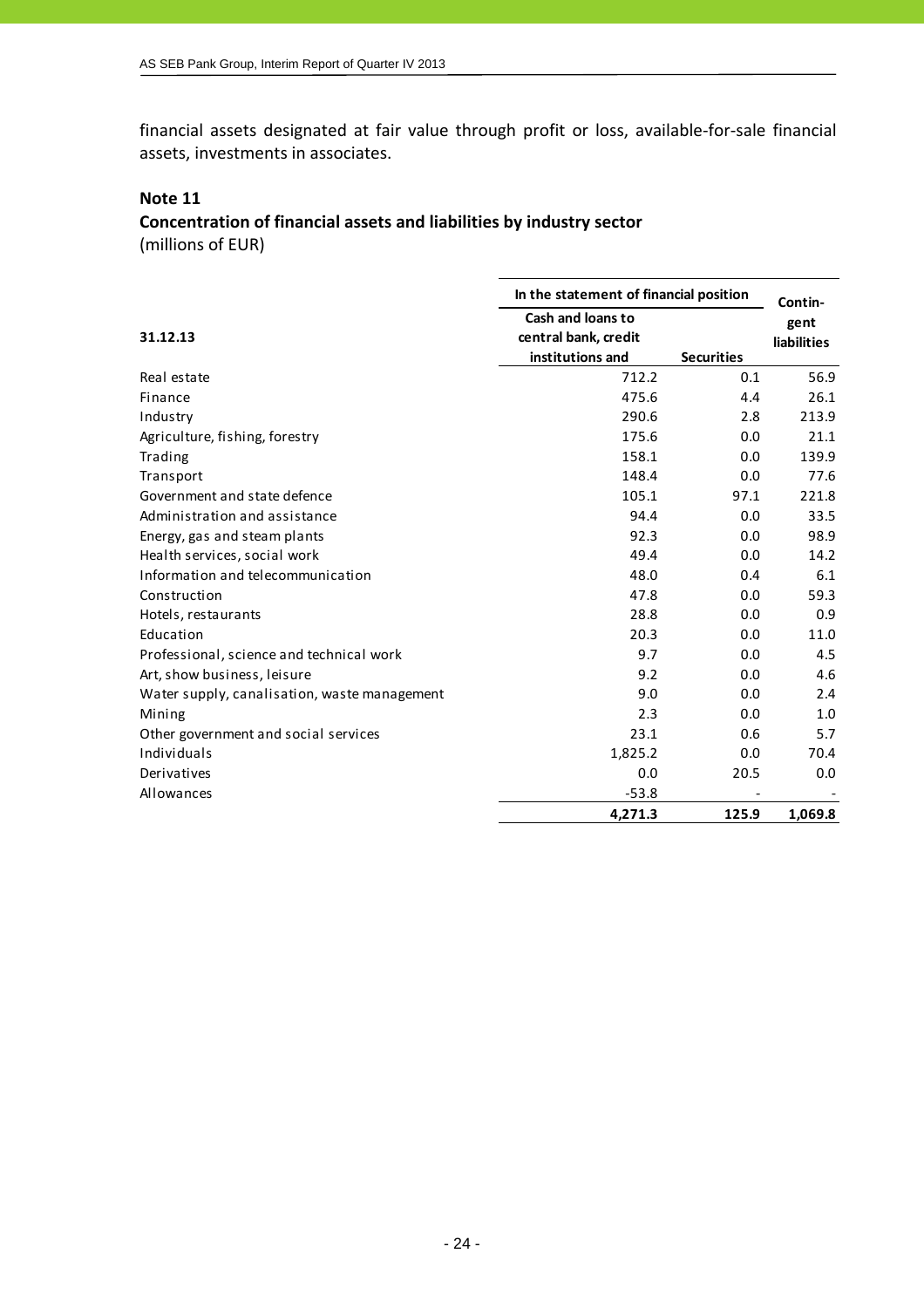| In the statement of financial position       |                                                       |                   |                                       |  |
|----------------------------------------------|-------------------------------------------------------|-------------------|---------------------------------------|--|
| 31.12.12                                     | central bank, credit<br>institutions and<br>customers | <b>Securities</b> | Contin-<br>gent<br><b>liabilities</b> |  |
| Real estate                                  | 638.1                                                 | 0.1               | 38.9                                  |  |
| Finance                                      | 534.4                                                 | 4.2               | 14.2                                  |  |
| Industry                                     | 238.7                                                 | 0.0               | 173.1                                 |  |
| Trading                                      | 154.0                                                 | 0.0               | 124.8                                 |  |
| Agriculture, fishing, forestry               | 151.7                                                 | 0.0               | 21.9                                  |  |
| Energy, gas and steam plants                 | 124.0                                                 | 0.0               | 160.5                                 |  |
| Transport                                    | 111.3                                                 | 0.0               | 76.0                                  |  |
| Government and state defence                 | 107.8                                                 | 0.0               | 224.3                                 |  |
| Administration and assistance                | 74.7                                                  | 0.0               | 11.0                                  |  |
| Health services, social work                 | 55.2                                                  | 0.0               | 13.4                                  |  |
| Hotels, restaurants                          | 46.8                                                  | 0.0               | 0.7                                   |  |
| Information and telecommunication            | 44.3                                                  | 1.1               | 6.7                                   |  |
| Construction                                 | 40.6                                                  | 0.0               | 69.0                                  |  |
| Education                                    | 22.4                                                  | 0.0               | 4.9                                   |  |
| Water supply, canalisation, waste management | 11.0                                                  | 0.0               | 3.3                                   |  |
| Art, show business, leisure                  | 10.0                                                  | 0.0               | 1.6                                   |  |
| Professional, science and technical work     | 8.6                                                   | 0.0               | 4.9                                   |  |
| Mining                                       | 2.4                                                   | 0.0               | 0.2                                   |  |
| Other government and social services         | 25.1                                                  | 0.6               | 9.3                                   |  |
| Individuals                                  | 1,804.4                                               | 0.0               | 65.3                                  |  |
| Derivatives                                  | 0.0                                                   | 21.3              | 0.0                                   |  |
| Allowances                                   | $-91.2$                                               |                   |                                       |  |
|                                              | 4,114.3                                               | 27.3              | 1,024.0                               |  |